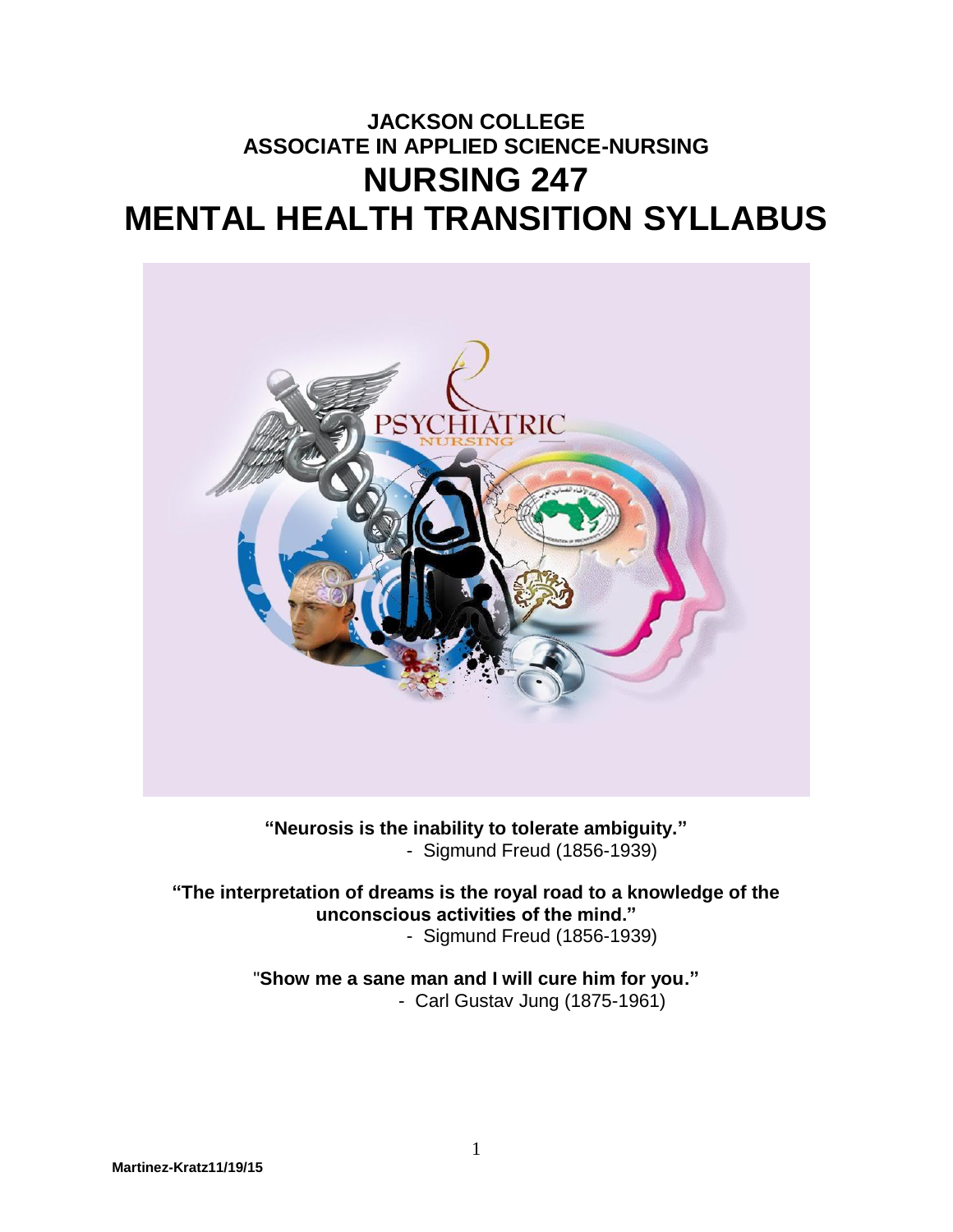#### **JACKSON COLLEGE NURSING DEPARTMENT NUR H247 COURSE SYLLABUS**

| <b>COURSE NUMBER:</b>     | <b>NUR 247</b>                                                                                                            |
|---------------------------|---------------------------------------------------------------------------------------------------------------------------|
| <b>COURSE TITLE:</b>      | <b>Mental Health Transiition</b>                                                                                          |
| <b>DEPARTMENT:</b>        | <b>Nursing</b>                                                                                                            |
| <b>CREDITS:</b>           | Two Credits:<br>$\triangleright$ 1 theory credit- 15 class hours<br>$\triangleright$ 1 clinical credit -45 clinical hours |
| <b>CONTACT HOURS:</b>     | 15 hours of theory instruction<br>45 hours of clinical practice                                                           |
| <b>Classroom Faculty:</b> | <b>Marina Martinez-Kratz MS, RN, CNE</b>                                                                                  |
| <b>Clinical Faculty:</b>  | <b>Marina Martinez-Kratz MS, RN, CNE</b><br><b>Jennifer Tharp BSN, RN</b>                                                 |

**OFFICE LOCATION, PHONE, & E-MAIL Martinez-Kratz Office 227 Whiting Hall Phone 517-796-8556 E-Mail: [martinemarinar@jccmi.edu](mailto:martinemarinar@jccmi.edu)**

**OFFICE HOURS: Before and after class and clinical as well as posted hours by appointment.**

#### **COURSE DESCRIPTION:**

**Students engage in learning experiences that promote satisfactory assimilation of fundamental mental health and mental illness concepts in their delivery and application of the nursing process with clients and family systems. A clinical component will be provided for students to demonstrate mental health nursing care to clients with self-care deficits within the wholly and partially compensatory and educative-supportive nursing system.**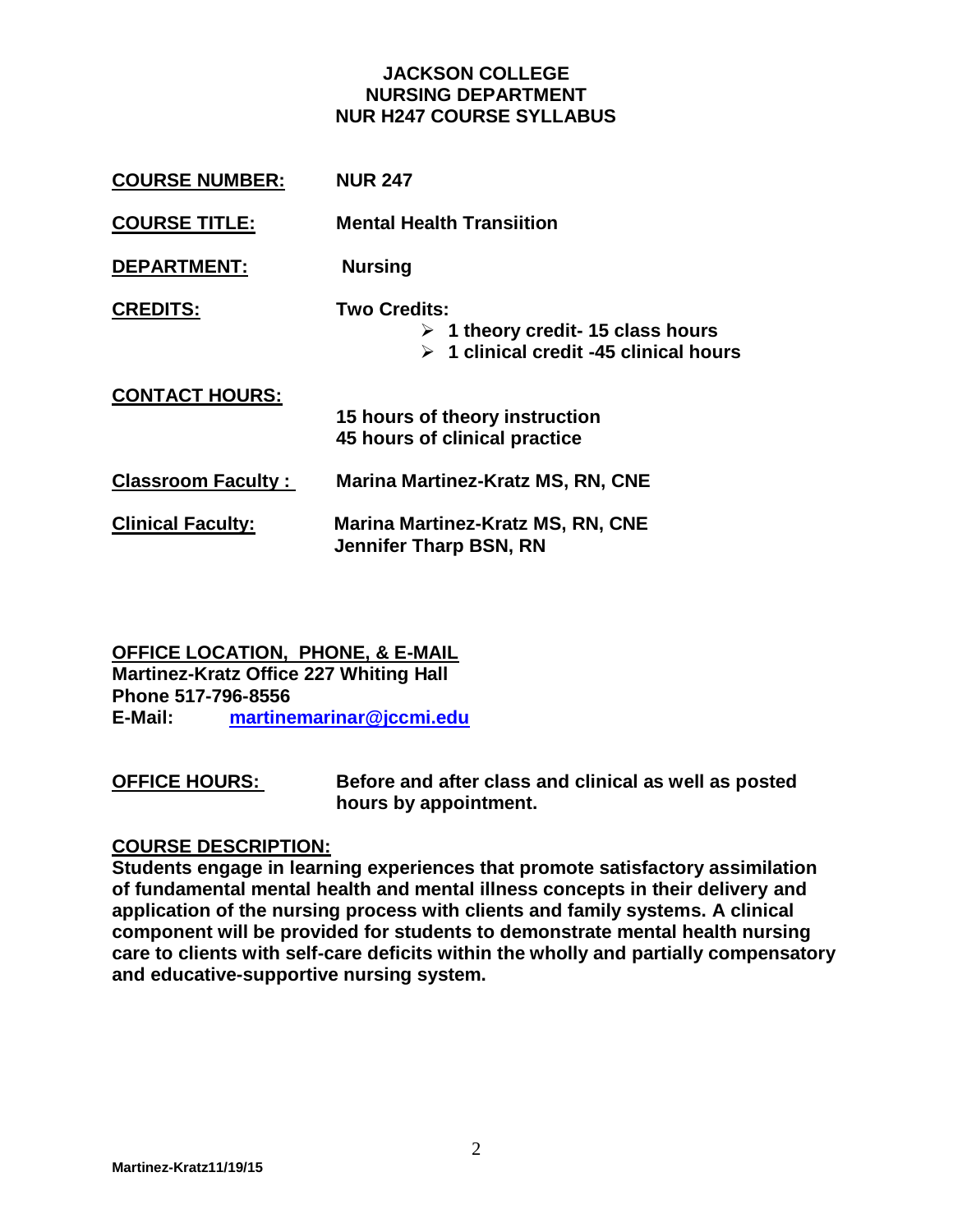# **COURSE OBJECTIVES:**

#### **Nurse as a Provider of Care:**

**1. Utilizes individualized therapeutic interaction techniques in communicating with diverse patient populations (including patient's significant others) across the life span.**

**2. Accurately employs the nursing process in providing comprehensive mental health nursing care to individual patients and patient systems in supportiveeducative, partially and wholly compensatory nursing systems.**

**3. Discusses and describes based upon the nursing process how mental health promotion and mental health nursing interventions are fundamental to the therapeutic resolution of physiologically based self-care deficits.**

**4. Correlates etiology associated with alterations of neurological functioning, genetic patterns & alterations of neurotransmission specific to DSM-5 classified mental health disorders.**

**5. Demonstrates psychiatric-mental health nursing assessment of patients utilizing accepted mental health (including the mental status exam) and physical assessment techniques.**

**6. Applies mental health nursing principles and mental health promotion concepts consistent with legal, professional and ethical standards in identifying self - care requisites and the potential for self - care by the patient/patient system.**

### **Nurse as a Manager of Care:**

 **1. Professionally communicates with the multi-disciplinary health care team and reflects an accurate application of mental health nursing principles specific to the referenced patient/patient system.**

**2. Utilizes the evaluation process of the Nursing Process for self-growth and awareness and as a basis for the ongoing evaluation of safe, competent care.**

#### **Nurse as a Member of the Discipline:**

**1. Demonstrates behaviors characteristic of a professional nurse.**

**2. Accurately discusses the relationship of the legal and professional role and scope of the AAS-N graduate in relation to the practice of psychiatric -mental health nursing regardless of the setting in which care is delivered.**

#### **Prerequisite:**

- **BIO 220 Microbiology**
- **NUR 121 Pharmacology**
- **NUR 124 Transitions Bridge**
- **NUR 172 Pathophysiology**

### **ASSOCIATE DEGREE OUTCOMES:**

**This class will contribute to the development of the following skills and abilities in the successful student:**

- **ADO 5 Understanding Human Behavior. Proficient Level.**
- **ADO 10 •Diversity. Proficient Level.**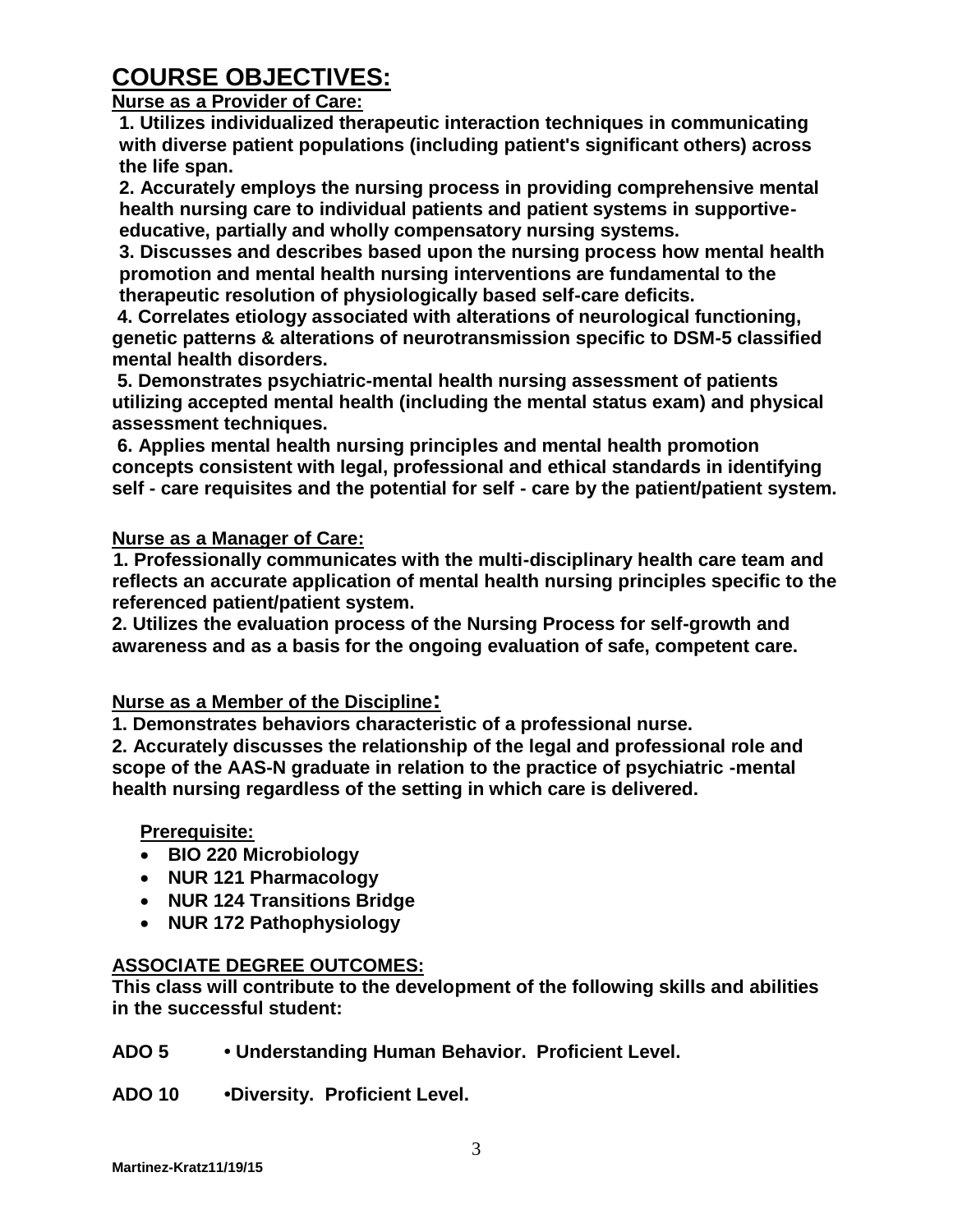# **STUDENT RESPONSIBILITIES:**

## **A. ATTENDANCE**

- **1. The student is expected to attend all classroom presentations, participate in online learning activities, and attend all clinical experiences. As adults, it is assumed that students will make appropriate decisions regarding necessary absences.**
- **2. If the student is absent from clinical, he/she will be required to make up that time as outlined in the attendance policy within the time frame negotiated with the instructor.**
- **3. If greater than 20% of clinical hours are missed, the student must repeat the course before continuing in the program.**

## **B. CLINICAL EXPECTATIONS & REQUIRED BEHAVIORS**

- **1. Attendance in theory and clinical is essential to a student successfully meeting course and clinical objectives. If you find that you are going to be absent or late to clinical please be advised that you are required to contact your clinical instructor directly or leave a message at the clinical agency (prior to the clinical start time). Students are expected to complete clinical hours as assigned. If students leave clinical early for any reason, they are required to contact their clinical instructor prior to leaving the clinical setting. Failure to communicate attendance issues with your clinical instructor will result in disciplinary action.**
- **2. Students are responsible to advise their clinical instructor if they are attending meetings, therapy groups within the clinical agency and/or leaving the unit for a designated break or lunch.**
- **3. Clinical Orientation is mandatory. Students are to attend the scheduled orientation according to their assigned clinical site**
- **4. Students are not allowed to act as "staff" and accompany patients who require hospital staff escort to any diagnostic procedure and/or therapy group. Students (assuming role of student and not that of staff escort) may accompany a staff person who will be responsible for the transporting of patients within the designated clinical agency.**
- **5. Students will report any significant information specific to patient interactions and/or observations of patients to assigned staff and the clinical instructor on an ongoing basis and prior to leaving the clinical unit.**
- **6. Student interactions with clients are to be conducted on the clinical unit in**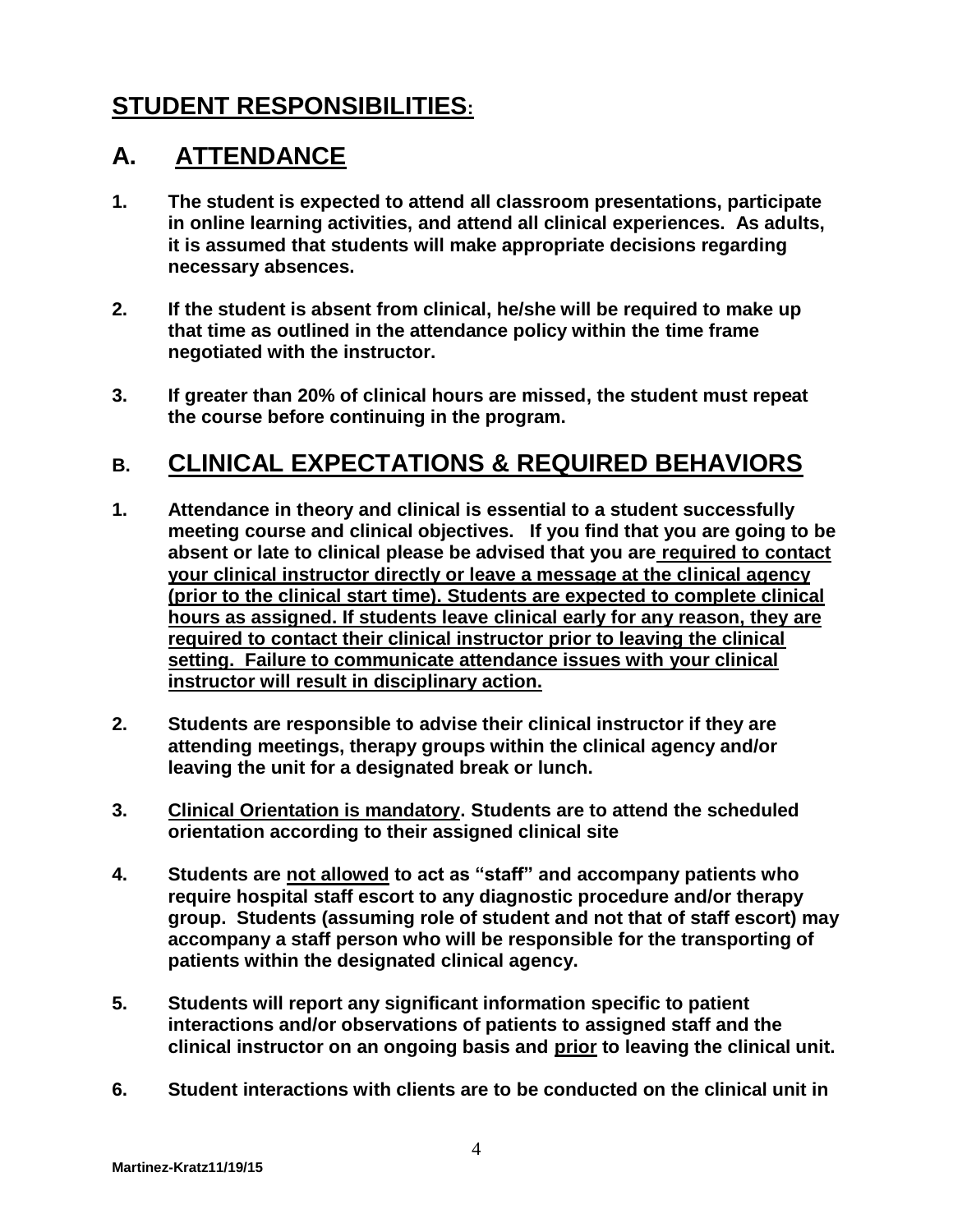**a therapeutic manner that is representative of psychiatric-mental health principles. Further, interactions are to be conducted in "open areas" versus in "closed areas" (individual rooms with doors closed where there is no staff present or the ability to visualize student and patient at all times).** 

**7. Students are to take an active role in seeking out learning experiences and actively participating in opportunities for learning, i.e., group therapies, patient admissions, assisting in physical and psychosocial examinations, observing diagnostic procedures and observation of medication administration. Students will be responsible for being knowledgeable of common psychotropic medications (indication for, usual dosage, usual side effects, and contraindications) and for observing the Registered Nurses administration of medication and medication teaching.**

### **8. CLINICAL ATTIRE**

**Students should wear the designated wine color polo shirt with the JC logo monogram in the left upper corner, khaki pants, and the JC name badge worn above the waist. Footwear must be black, brown or white, clean, in good repair and have closed heel and toe. Socks must be worn. Walking, athletic or uniform shoes that adhere to these standards may be appropriate. No lab coats. Policies regarding clothing, earrings, tattoos, and nail polish are further specified in the Nursing Program's student handbook.** 

- **9. Lunch (30 minutes) and breaks (two 15 minute) are provided for students consistent with program guidelines. Students are prohibited from smoking at any time during their clinical experience and from smoking with clients in any of the clinical sites. Students are not allowed to purchase either snacks or gifts for clients.**
- **10. Cell phones and beepers are not allowed in the clinical setting. Failure to comply with this guideline will result in disciplinary action. Cameras and recording devices are prohibited by the State of Michigan's Mental Health Code.**
- **11. Students are expected to park in the appropriate/designated areas as defined by Nursing Program policies and as additionally addressed during mandatory orientation. For review of parking guidelines, please refer to the JETNET course site, "Parking Directions"**
- **12. Students are expected to present Nursing practice that is consistent with the policies and procedures set forth by the designated clinical agency and within the educational and professional parameters set forth by Jackson College's Associate Degree Nursing Program. Each student's practice is to be reflective of their application of clinical reasoning and critical thinking with a willingness to attempt nursing approaches based upon sound**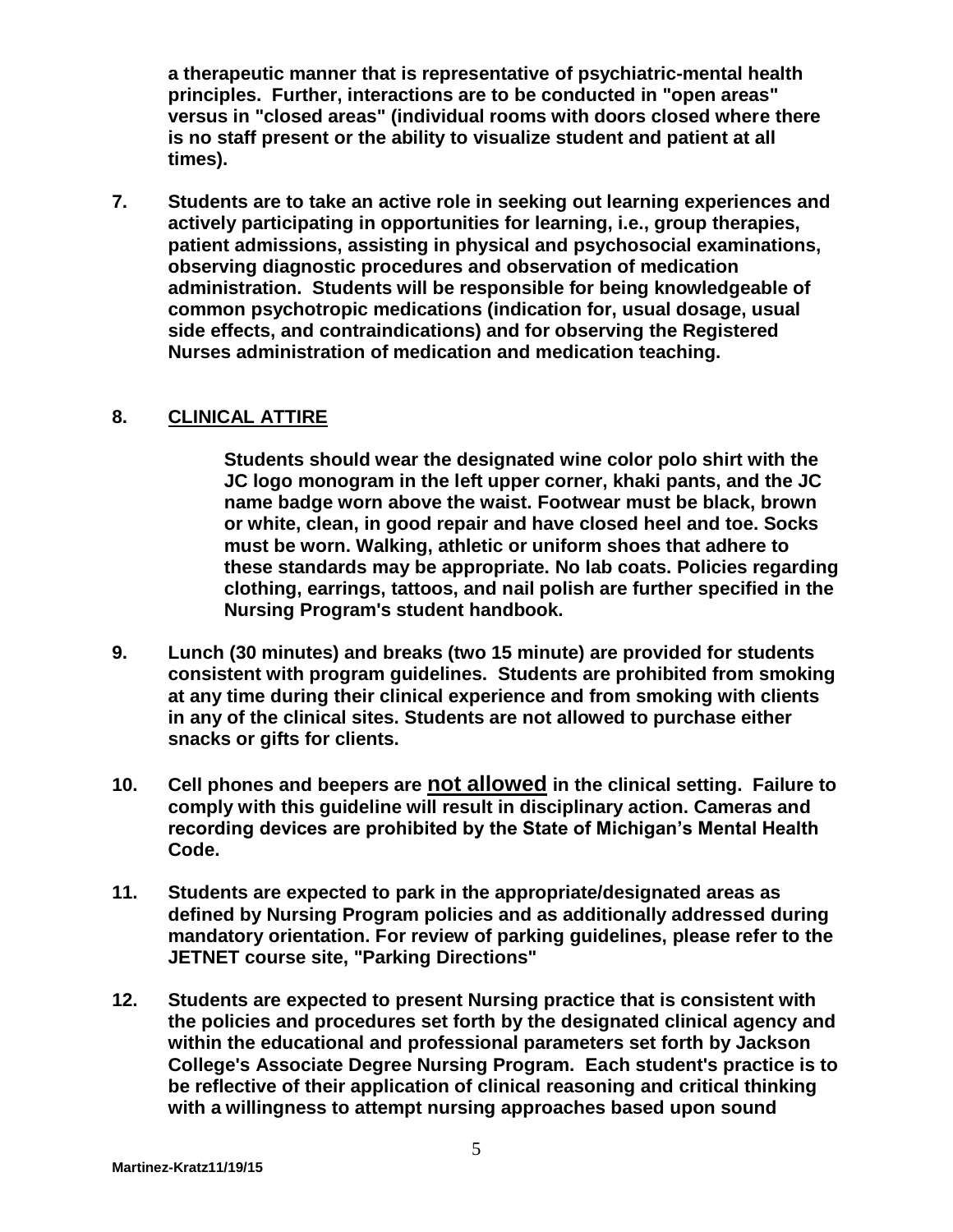**Psychiatric Mental Health Nursing principles. Refer to the clinical performance guide (CPG) for further delineation of required behaviors.**

**C. CLINICAL ASSIGNMENTS Students are required to satisfactorily complete the following nine (9) categories of clinical assignments; 1) Submission of Weekly Goals 2) Submission of Weekly Reflective Journal 3) Interaction Analysis, 4) Facilitating a Milieu Activity, 5) Working Plan of Care, 6) Attendance at an Approved Support Group, 7) Simulation Participation, 8) Mandated Reporter Training and 9) Post-conference Participation.**

- **1. Weekly Goals: Due weekly. Students will submit 3 goals each week prior to clinical experience. Learning Outcomes:**
	- Identify the dimensions of self-awareness and the therapeutic use of self to facilitate therapeutic Nurse-Patient relationships.
	- Demonstrate the application of recognized and approved philosophical beliefs and ANA nursing standards to achieve identified patient outcomes.
	- Demonstrate the application of recognized and approved philosophical beliefs and ANA nursing standards to achieve identified patient outcomes.
	- Compare and contrast the roles of psychiatric-mental health nurses and the clinical roles of other mental health professionals in caring for patients in outpatient, community focused and inpatient settings.
	- Identify the social, political and economic forces that play a role in the allocation of care for patients experiencing mental health disorders

**One goal should be from each of the following three Domains. You are expected to develop goals that are relevant to your learning needs and reflect ownership of your education. The three Goal Domains are:**

- **Cognitive Knowledge and Science: Understanding of chemistry, physiology, pathophysiology, microbiology, physics, genetics, pharmacology, genomics as they relate to mental health nursing. Application of theory to clinical practice. Implications of research based evidence on nursing practice.**
- **Practical Skills and Clinical Reasoning: Use knowledge from many fields to grasp nursing implications of a clinical situation, master complex technical skills, develops astute clinical judgment to interpret situations and communicate**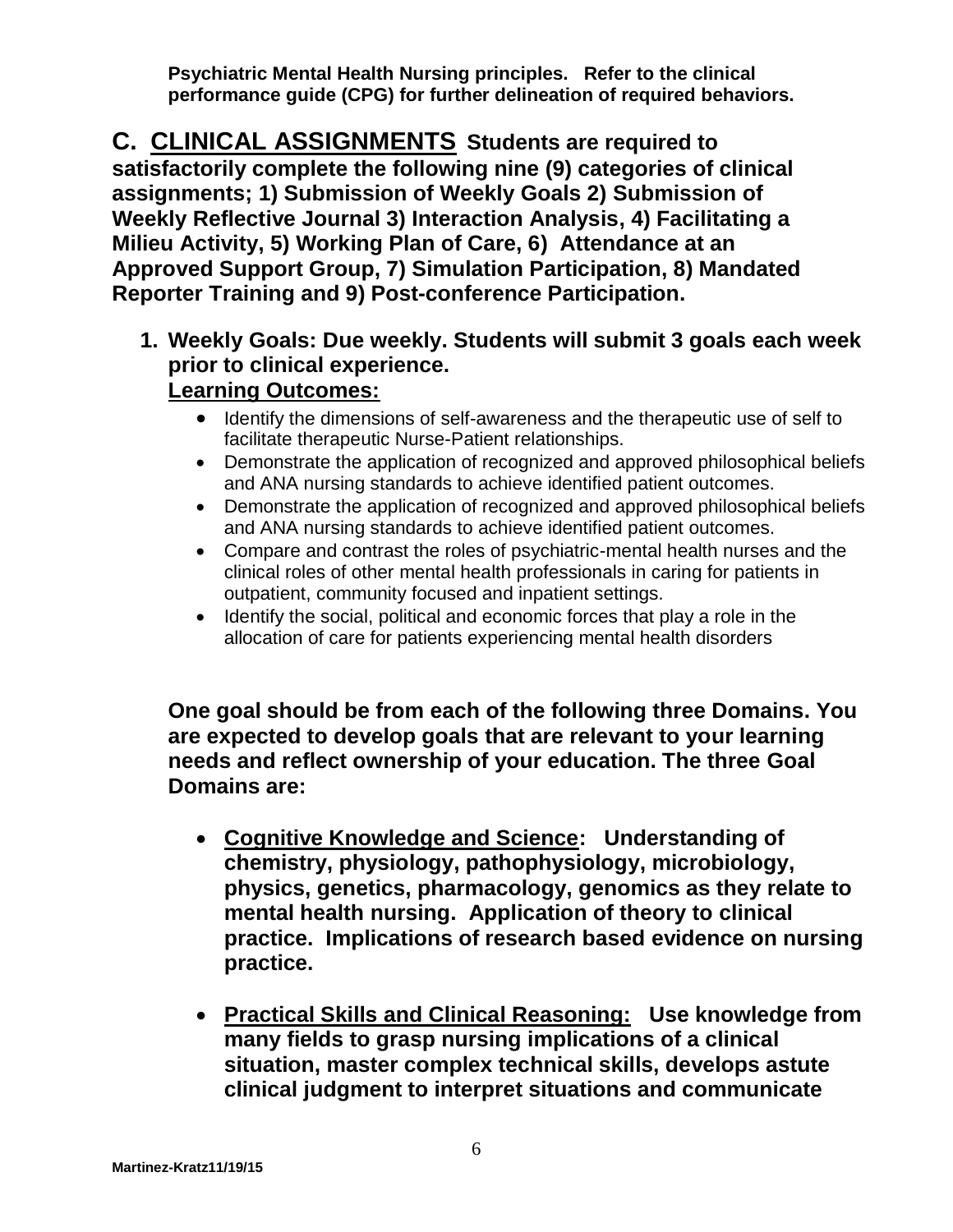**with the health care team, patients and families. Need to be able reflect and interpret the patient's concerns and experience, and provide extensive patient and family education.**

 **Professional Formation: Demonstration of appropriate use of knowledge, skills of care, relational skills, and communication with patients and colleagues. Goals will demonstrate development of ethical reflections to discern moral dilemmas and injustices in clinical situations. Goals will reflect an ability to make ethical decisions and solve problems.**

### **2. Weekly Reflective Journaling: Due weekly.**

### **Learning Outcomes:**

**•** Identify the dimensions of self-awareness and the therapeutic use of self to facilitate therapeutic Nurse-Patient relationships.

• Demonstrate the application of recognized and approved philosophical beliefs and ANA nursing standards to achieve identified patient outcomes. • Differentiate between" involuntary "and "voluntary" adult in patient admission criterion and associated due processes specific to National and State of Michigan statues.

• Demonstrate the application of recognized and approved philosophical beliefs and ANA nursing standards to achieve identified patient outcomes. •Identify the professional and the legal scope (including delegation and accountability) of the associate degree nurse working with psychiatric-mental health patients.

•Demonstrate the characteristics consistent with a therapeutic relationship versus social relationship while interacting with mental health patients. •Identify the social, political and economic forces that play a role in the allocation of care for patients experiencing mental health disorders

**Reflective journal entries are due each week after the clinical hours are completed. Journaling is documentation of the actual events of the clinical experience highlighting the students personal perspectives, feelings, beliefs, attitudes, biases, theoretical understanding of concepts associated with clinical events, and the application of evidence-based practice and nursing interventions. Each Journal entry is expected to contain:**

- **One (1) Self-Reflection Question each week ~ i.e., pick one reflection question each week to respond to in your journal. List of questions are on the JetNet course site.**
- **One (1) Statement per journal describing, "I engaged with a**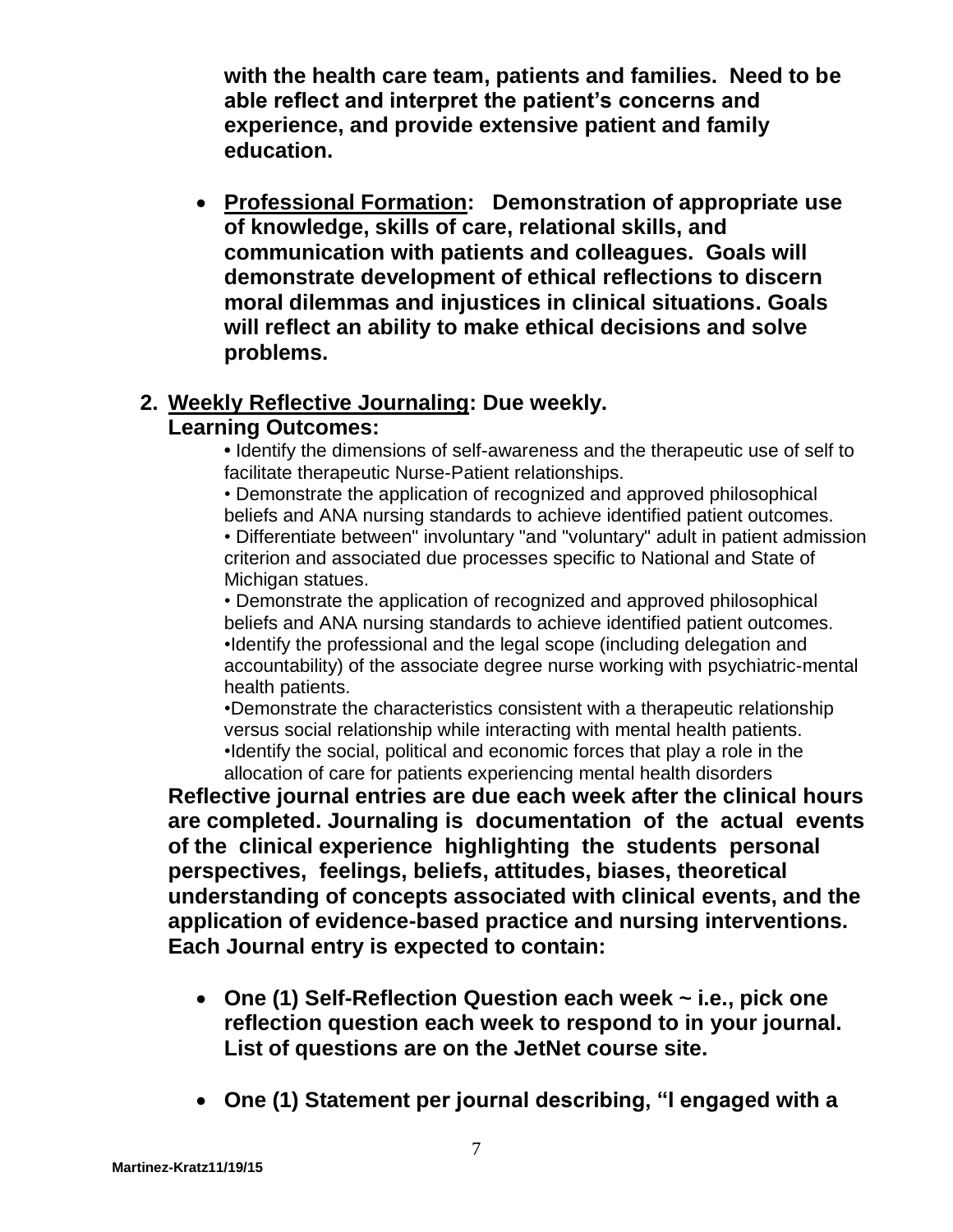**patient today AEB…**

 **One (1) Statement per journal evaluating your progress towards the goals you set, "I met my goal(s) today AEB…**

### **3. Interaction Analysis: Due no later than end of 2nd clinical week Learning Outcomes:**

- Identify therapeutic communication.
- Differentiate between verbal and non-verbal communication.
- Identify therapeutic communication techniques that can be used to facilitate a therapeutic relationship.
- Identify communication techniques that limit communication and the reason why.
- Identify communication interventions that are indicated with clients presenting alterations in emotional responsiveness, alterations in reality testing and/or disturbed thought processing.
- Demonstrate the application of communication theory.
- Demonstrate active listening.
- Demonstrate a therapeutic Nurse-Patient relationship with a specified patient based upon sound psychiatric-mental health principles and consistent with the patient's established nursing care plan and/or treatment plan.
- Demonstrate therapeutic communication (goal specified and relevant to the patient's plan of care) for a period of minimally 15 minutes.

**To meet satisfactory performance of this assignment the student must submit to their clinical instructor an interaction analyses which presents documentation of a patient's verbal and non-verbal communication, the student nurse's verbal communication and non-verbal behavioral response, and interpretation and evaluation of both the patient's and the student nurse's responses. Further, the analyses should identify and include:**

- **Identification of the student's use of at least 3 therapeutic interaction techniques**
- **Identification of 2 blocks or barriers to the communication process.**
- **Identification of 3 client behavioral responses that characterize defense mechanisms &/or are indicative of the DSM-5 disorder.**
- **Identification of the stage of nurse-client relationship.**

**This interaction is documented to the best of the student's recall.** *Note taking is not allowed during interactions***. Please refer to the JetNet course site for the designated form to be utilized.**

### **4. Therapeutic Activity: Learning Outcomes:**

• Identify and describe the components of a Nurse led group/activity.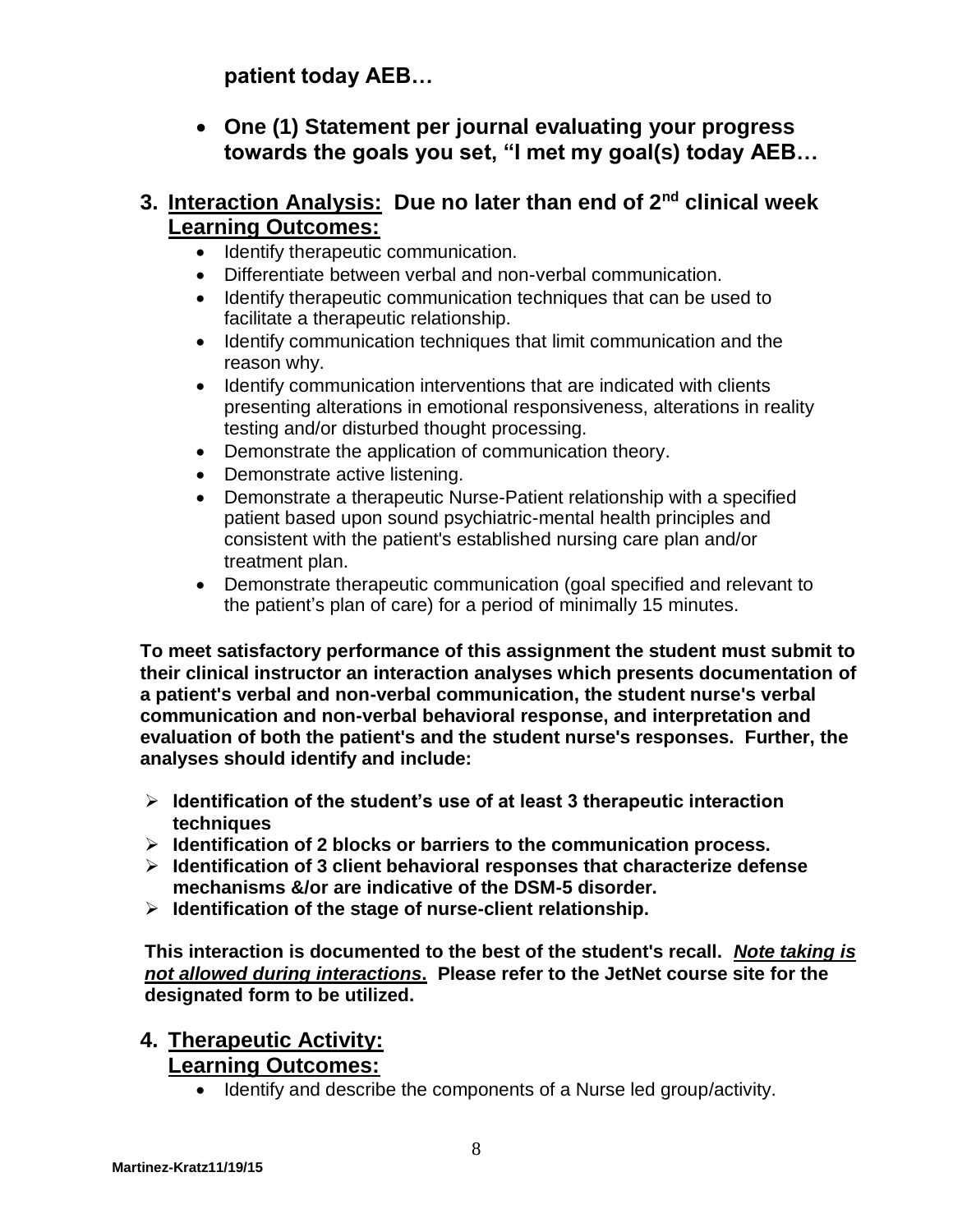- Discuss the responsibilities and behaviors of the RN to be included in evaluation of group processes.
- Co-lead a therapeutic activity

**Students will co-lead a therapeutic activity in collaboration with one or two other students within the designated clinical rotation. The individual student will be responsible (and individually evaluated) for the development of a therapeutic group goal statement (mutually agreed upon between the student, faculty and agency) along with a plan of activities that support goal attainment related to the specified group of MH consumers.** 

**Please note that goals and supporting activities and/or interventions are to be measurable, clinically relevant and are to be substantiated by professional nursing literature and research. The student group should plan to present their typed activity plan with references in APA format to the clinical faculty 1 week prior to the planned group presentation.**

**Please see the JetNet course site for specified forms that are to be utilized & completed for this assignment option.**

### **5. Working Plan of Care:**

**The student will be expected to complete a Working Plan of Care whenever assigned to the acute care clinical setting.** 

**The Working Plan of Care will be based upon an individualized psychosocial patient assessment and will consist of three (3) relevant and prioritized psychosocial nursing diagnoses with interventions that were implemented and evaluated during that clinical day. Psychotropic medication teaching should be included in each working care plan. Grading of the Working Plan of Care will be based on Pass or Fail basis with criteria defined in the Clinical Performance Guide (CPG) and the Working Plan of Care grading criteria sheet.** 

**Please refer to the JetNet course site for the appropriate assessment tools and grading criteria.**

### **6. Attendance at a Support Group**

**During the first week each student will meet with their clinical instructor to decide on the type of meeting or group to be attended. The self-help or support group chosen should be one that is relevant to the Associate Degree Nurse's delivery of nursing practice.** 

**In order to achieve satisfactory performance for this assignment the student must hand in a typed reaction paper that follows the guidelines outlined in the grading criteria. Finally, the paper should be no longer than 2-3 pages in length and should be organized according to APA format.** 

**Please refer to the JetNet course site for the appropriate grading criteria sheet.**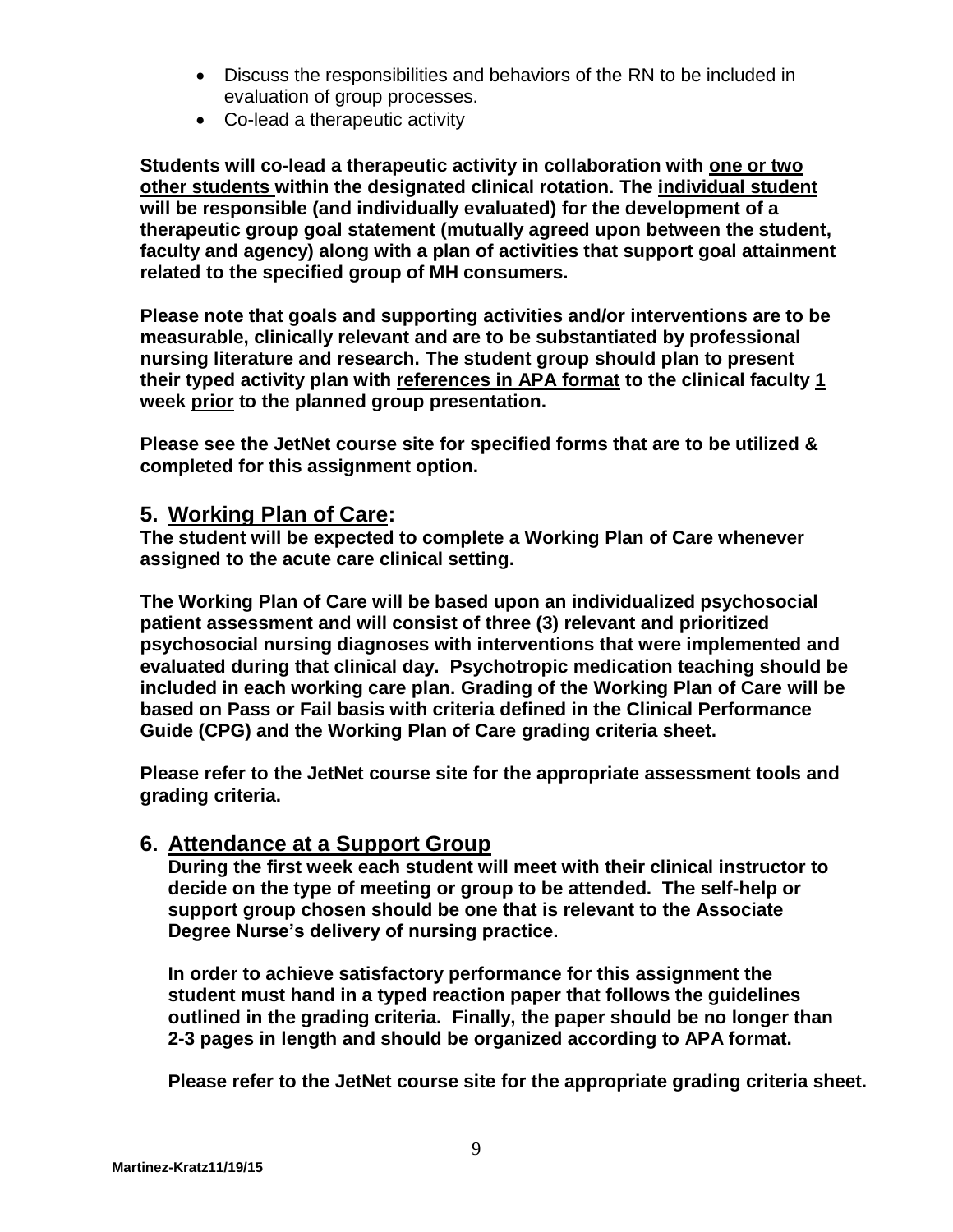### **7. Simulation Participation:**

**A psychiatric simulation and unfolding case study is scheduled during the last clinical day. It stands as an immersion experience that is comprehensive and interactive. The simulation and unfolding case study is aimed at promoting critical thinking, clinical reasoning, and adherence to internal and external standards of care. The student is expected to fully engage and participate in the simulation sessions. This assignment is part of the clinical day & satisfactory completion is required to complete the clinical portion of this course.**

### **8. Mandated Reporter Training:**

**The Mandated Reporter Training is a primary and secondary prevention strategy developed to aid professionals who are mandated by law to report child abuse and neglect. This training educates professionals to be able to detect, report, and prevent child abuse and neglect by understanding Child Protection laws, how to make a report to Children's Protective Services and what community services and resources are available to families.**

### **9. Post Conference Participation**

**Students are expected to fully engage and participate in the post conference sessions. Students should come to the post conference sessions prepared to discuss their assigned client, detail their clinical work, share insights, ask questions, discuss progress towards goals and give examples that depict application of theory to the clinical setting.** 

# **D. STUDENT EVALUATION CRITERIA:**

### **1. MAKE-UP POLICY**

**The student is responsible for his or her own learning. In the event that the student must miss or be late to class, it is the student's responsibility to obtain lecture notes, instructions, announcements, etc. from a fellow student. The student is responsible for all material and information covered in class.**

**Students are strongly encouraged to be present for all exams. If a student chooses to not contact faculty prior to missing an exam a five- percent reduction in the earned grade will be made on a student's first make-up exam and a ten- percent reduction will be made on the second make-up exam. A student must arrange to make up a missed exam prior to returning to the next class.** 

**Students must be present in class to participate in and receive credit for group work or quizzes presented in class. Tardiness to class may mean missing group work or a quiz, or reduced time to take a test (if a quiz, test or group work is in progress students who are late or absent will not be able to enter the class activity & initiate the already in progress activity)**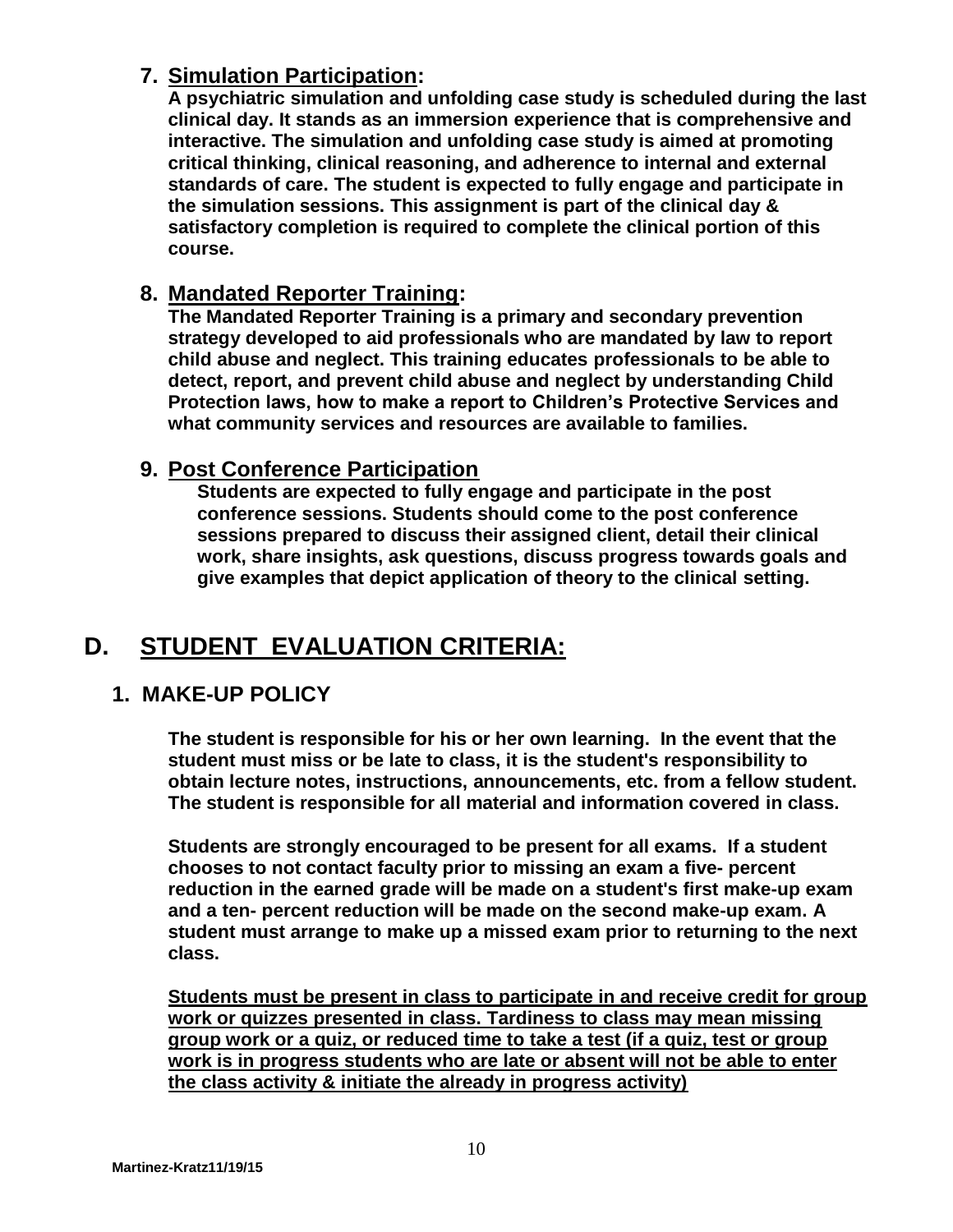### **2. AVAILABLE LEARNING SERVICES**

**Tutors and additional free services for academic success can be accessed by calling (517) 796-8415 or by stopping by the Center for Student Success (CSS), Potter Center, Federer C. Faculty and tutors at the CSS can help you with writing, study skills, test anxiety, math, and reading.**

**Students requiring special assistance (including those affected by the Americans with Disabilities Act) should contact the Center for Student Success. This is the first step in acquiring the appropriate accommodations to facilitate your learning.**

### **3. NURSING PROGRESSION POLICY/GRADING OF COURSE**

**The student must receive a 2.0 grade in the course AND a Satisfactory Rating in clinical to continue in the nursing program. See the Nursing Handbook for further information.**

**The course grade that the student earns will be based on satisfactory performance in the clinical setting, clinical assignments, and the Clinical Performance Guide. The numeric grade will be determined from the examinations, group work, homework, & quizzes that are given throughout the course. See below for the Nursing Program Grading Scale.**

**This course contains several grading components. One component will consist of tests. A second component consists of clinical. Other components may consist of quizzes, group work, homework, or other activities. A student must earn a minimum of 78% in the test component and a 78% average in the course and a satisfactory in clinical in order to pass the course. See below for further clarification.**

 **A student who earns less than a 78% average on the test component or less than a 78% average on all components averaged together, or an unsatisfactory in clinical will receive a maximum grade of 1.5 in the course. A student who misses a clinical day & does not complete the make-up within the time frame of the course will be issued an incomplete for the course until the make-up is satisfactorily completed.** 

### **4. EXAMS, QUIZZES, GROUPWORK, COURSE GRADING**

**UNIT EXAMS: There will be a total of 2 exams, 70 points per exam for a total of 140 examination points possible (180 total course points). Please refer above for detailed information specific to "make up policy and progression policy/grading of course".**

**Tests will be proctored and administered through the Testing Center on**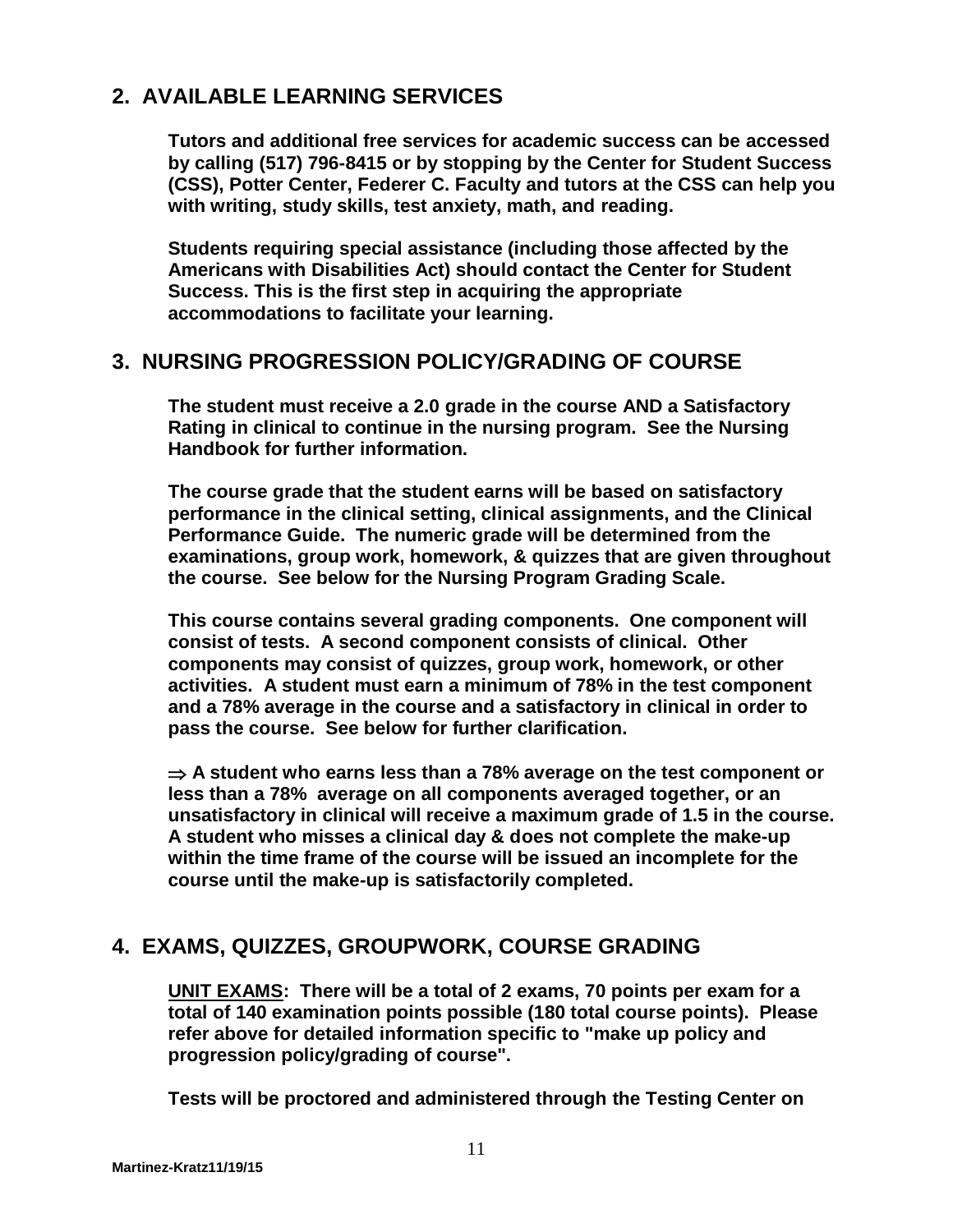**main campus or at JC@LISD.**

**QUIZZES/GROUP WORK (GW)/HOMEWORK/DISCUSSION: Quizzes,** 

**homework, group work, & discussion will be utilized throughout the course. There will be 40 points possible. Make-up for quizzes and group work is not allowed if not in attendance when they are administered or if not submitted by the due date.** 

#### **CHEATING/DISHONESTY:**

**Any student who chooses to cheat on a quiz or exam will automatically fail the course. Sharing information about items or content of exams is considered cheating and will be treated as such. See the Nursing Program policy on Academic Integrity and Honesty for more detail.**

#### **EXAMPLE OF COURSE GRADING**

- **40 GW/HW/Quiz Points for 22% of your overall grade**
- **140 Exam Points for 78% of your overall grade**
- **180 Total Course Points Possible**

**Student received; 38 GW points & 127 Exam points = 165 180 possible course pts. = 91.6% which equals a course grade of 3.5. Grades will be updated regularly and will be accessible through the course's JetNet site to all students at all times.**

**OTHER: The Nursing Handbook identifies the behaviors that violate the Code of Nursing. Such behaviors may lead to dismissal from the program. The minimal competencies for the course are listed with the clinical performance guide.**

### **5. GRADING SCALE**

**The grading scale for this course follows the Nursing Handbook which is as follows: 4.0 94-100%**

| 4.U | 34-IUU /0  |
|-----|------------|
| 3.5 | $90 - 93%$ |
| 3.0 | 86-89%     |
| 2.5 | 82-85%     |
| 2.0 | 78-81%     |
|     |            |

### **6. NURSING DEPARTMENT ACADEMIC INTEGRITY AND HONESTY POLICY**

*Nurses are highly regarded as the most trusted professionals. We are committed to the ideals that honesty and integrity are essential qualities for the profession of nursing. Here at Jackson College each of us has a responsibility to strive for veracity and integrity in our work and in all of our relationships. Great things will manifest with academic integrity, honesty, trust, and personal responsibility.* 

**Academic integrity and honesty is expected of all students. Any student found to be cheating on an exam, quiz, or other assessment will be subjected to corrective action**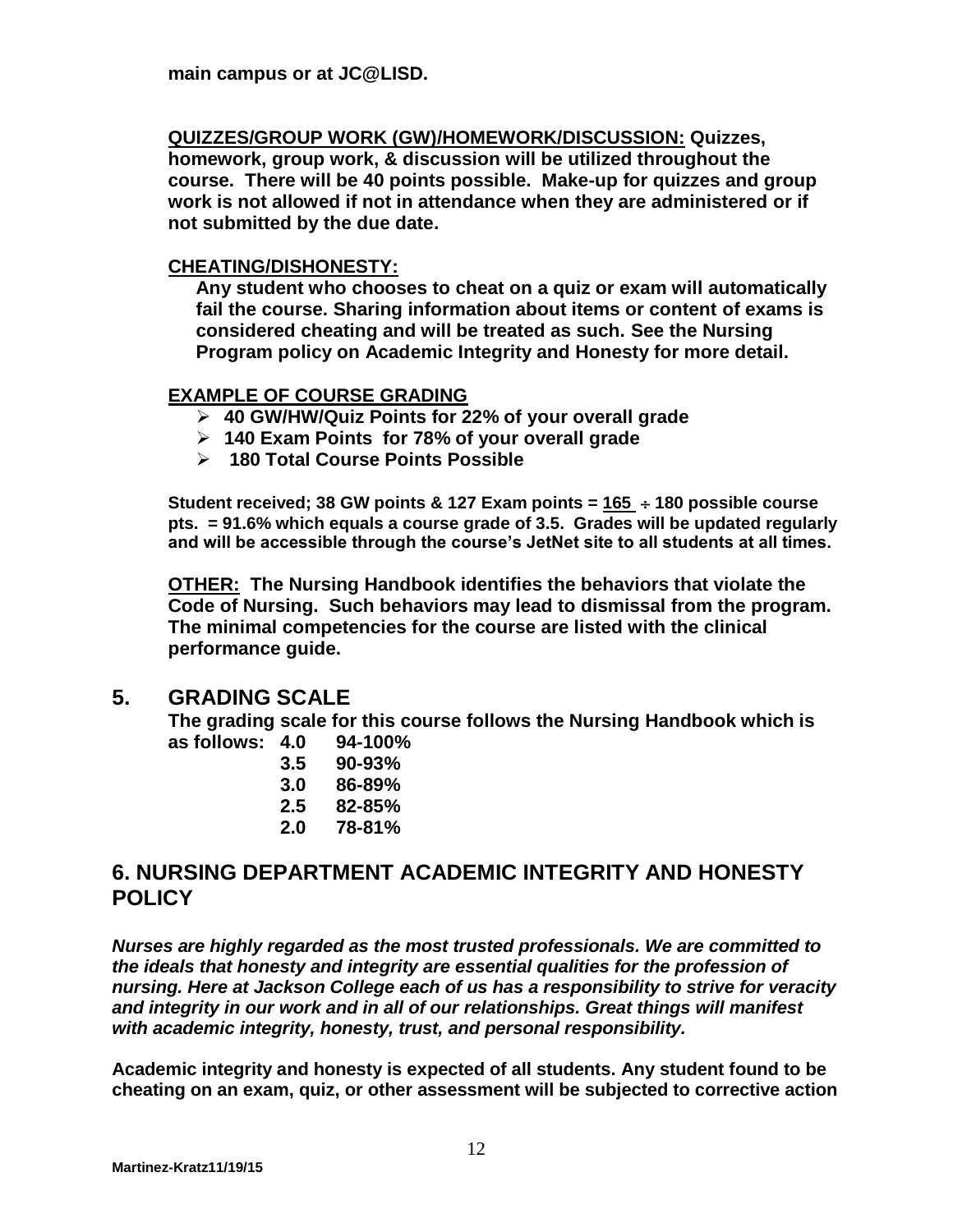**in accordance with the level of infraction according to the policies as written in the JC Nursing Handbook and Responsible Use Policy of Jackson College.** 

**CHEATING and serious violation of responsible technology use can take on many forms. These may include but are not limited to:** 

**· Bringing an answer source to the testing site. This could be a cheat sheet, your cell phone, etc.** 

**· Copying answers or work from another student's test or project.**

**· Making copies or taking cell phone pictures of test or course materials including PowerPoint presentations.**

**· Changing an answer or work after submission.**

**· Sharing test information, test answers and content with someone who has not yet taken the test.**

**· Uploading Prohibited Course Materials to any internet site or facilitating others to do so. Periodic audits of the internet are performed. All course materials have been specifically prohibited for distribution by instructors unless specifically indicated otherwise. This includes but is not limited to graded quizzes and exams, group work answers, etc., along with any questions that are or might be intended for future quizzes and exams.**

**· Unauthorized Possession or Disposition of Academic Materials includes the unauthorized selling or purchasing of exams, quizzes, midterm projects, or other academic work; stealing or using another student's work; using information from or possessing exams/quizzes that a faculty member did not authorize for release to students.**

**Facilitation of any act of academic misconduct includes knowingly assisting another to commit an act of misconduct; providing others with course materials to be uploaded digitally or to be shared manually.**

**Taking quizzes with another student. Quizzes are to be done individually - do not share answers with others in person, through e-mail or on the phone. Sharing answers is considered cheating and will be treated as such.** 

**Plagiarism is another form of cheating. Plagiarism may involve but is not limited to submitting a paper written by someone else (obtained from the web or a fellow student) or using direct quotes from any source without crediting the source.** 

**If you are unsure if a practice might be considered cheating, please check with an instructor and/or do not engage in that practice. Please remember that failing a course may mean permanent dismissal from the program.**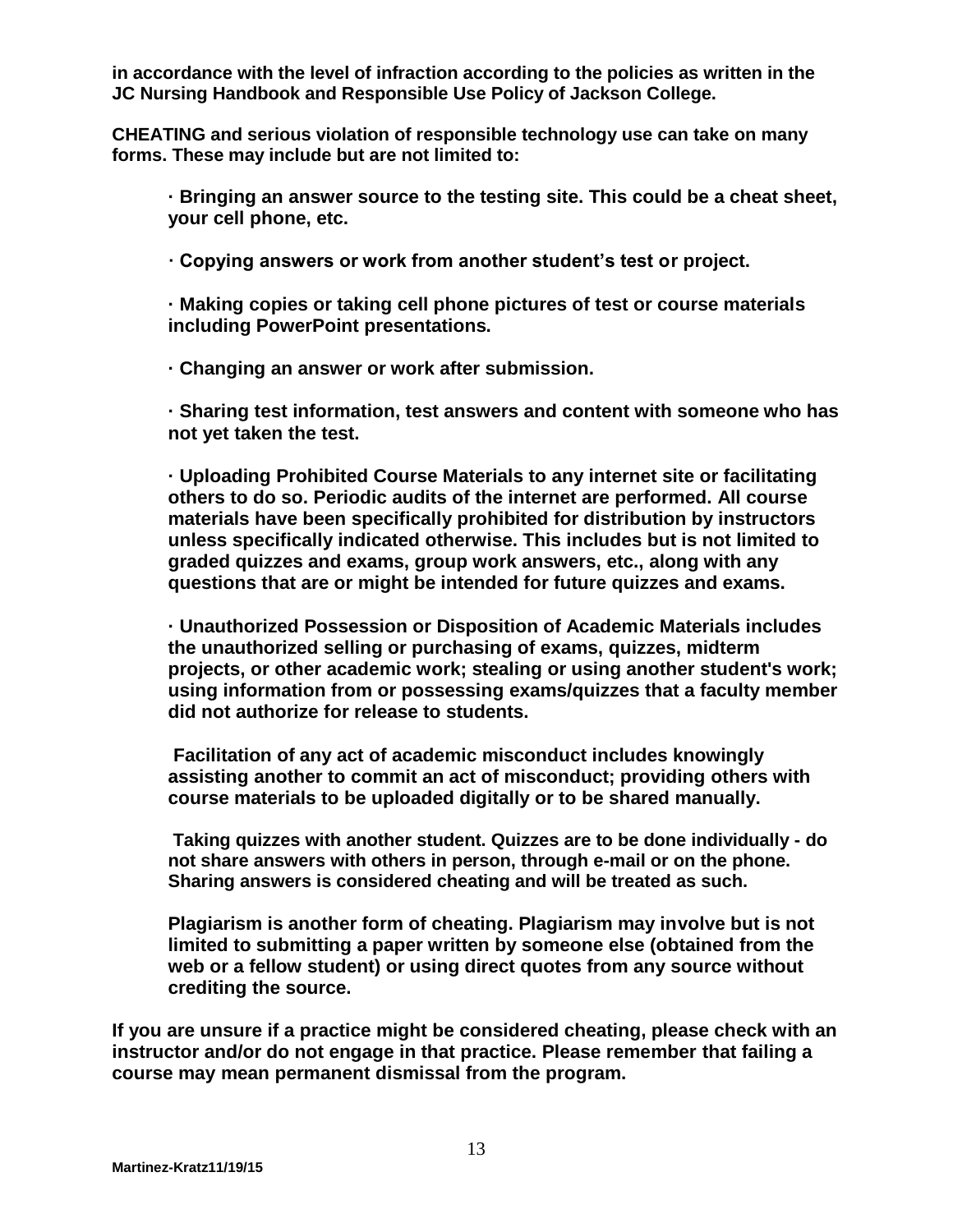### **8. CLINICAL EVALUATION: (satisfactory/unsatisfactory)**

**The Clinical Performance Guidelines (CPG) is a clinical evaluation tool that presents all clinical objectives in addition to detailing skills and abilities that will further assist the individual student to satisfactorily meet clinical objectives, actively engage in their own self-assessment, demonstrate accountability for learning and promote self-growth. The CPG provides both faculty and students with a method regardless of the clinical setting and/or patient census so as to consistently monitor a student's experience and his/her progression toward meeting clinical objectives. Satisfactory (S), Unsatisfactory (U), Needs improvement (NI), or Not observed (NO), with detailing comments will be used as grading criteria. If the clinical objectives are not met, the clinical grade will be unsatisfactory and the course grade will be a failure (F) 0.00.** 

### **9. INSTRUCTIONAL MATERIALS:**

- **Collaborative Group work**
- **Lecture**
- **On-line learning activities**
- **Critical thinking and Clinical reasoning exercises**
- **Discussion: asynchronous and face to face**
- **Clinical Simulation & Role-plays**
- **Student presentations**
- **Audiovisual and interactive materials**
- **Assigned readings**
- **Writing projects**
- **Guest speakers**
- **Tours**

### **10. ASSIGNED READINGS AND ACTIVITIES**

- **REQUIRED TEXT: Essentials of Psychiatric Mental Health Nursing: A Communication Approach to Evidence-Based Care, 2nd ED. , Elizabeth Varcarolis, 2013, ISBN: 978-0-323-28788-3**
- **In addition to the textbook, there are other assigned readings, short videos, PowerPoint slides with audio, and a variety of diverse learning activities.**
- **RECOMMENDED: Ackley/Ladwig Nursing Diagnoses, Current Edition, Text/Website.**

### **9. COURSE MANAGEMENT:**

**Students who withdraw or fail the course will not be allowed to progress to the next level. If the student wishes to repeat the course, s/he must write a letter to the Department Chairperson of Nursing and request a "space available" placement while detailing a plan to ensure their success in the program.**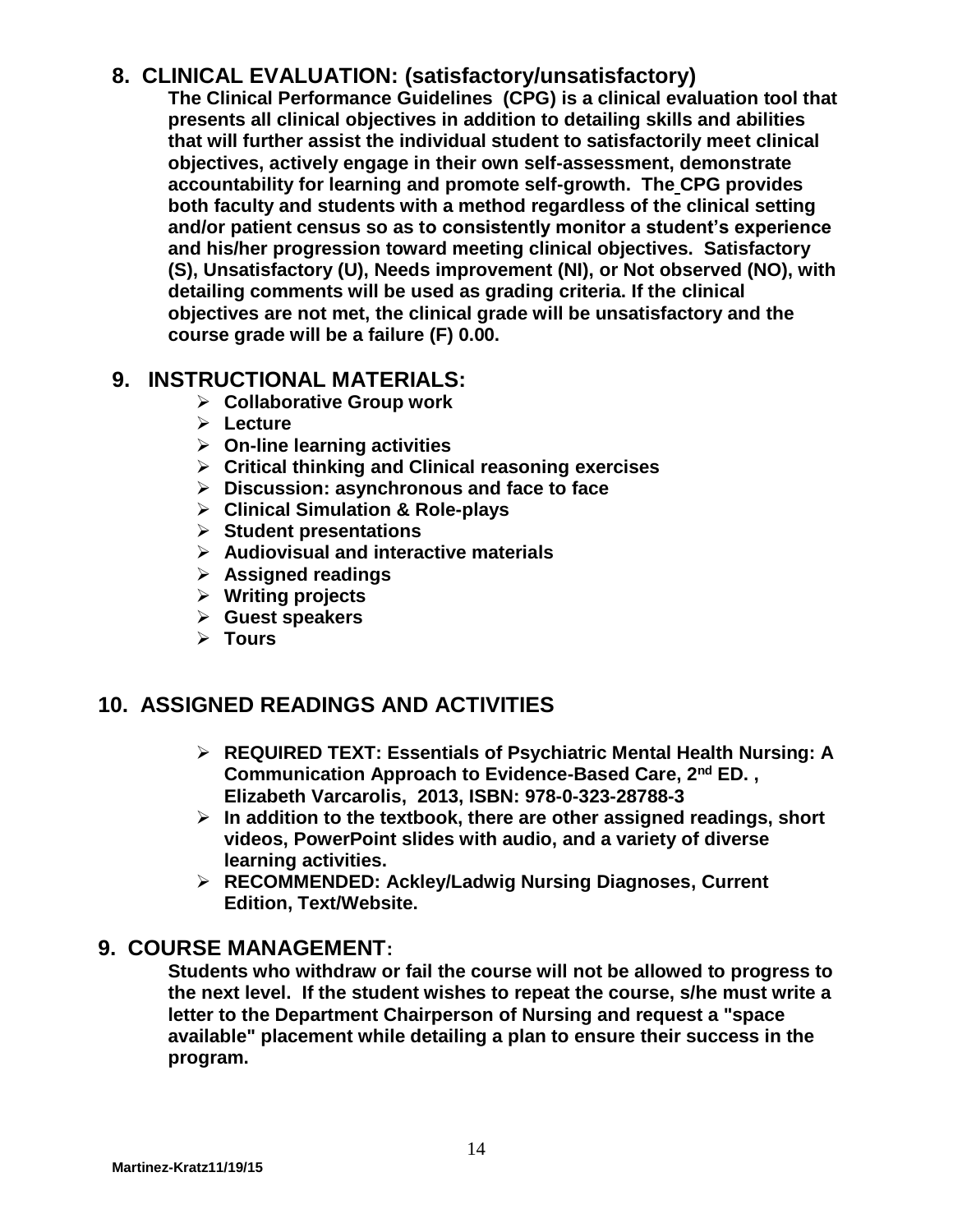### **10. PERSONAL MANAGEMENT:**

**Clinical patient scenarios are utilized to present theoretical applications of the course material. However, it is not appropriate for students to disclose personal or family mental health issues and or treatment in the classroom or clinical setting. Some of the material covered in this course can be provocative in nature and may elicit a variety of emotional reactions from individuals. If you are experiencing a strong or unsettling emotional reaction, please take the necessary steps to ensure your well-being. If needed, you can also notify the classroom instructor. Your confidentiality will be maintained and an attempt to assist you with identifying the appropriate resources will be made.**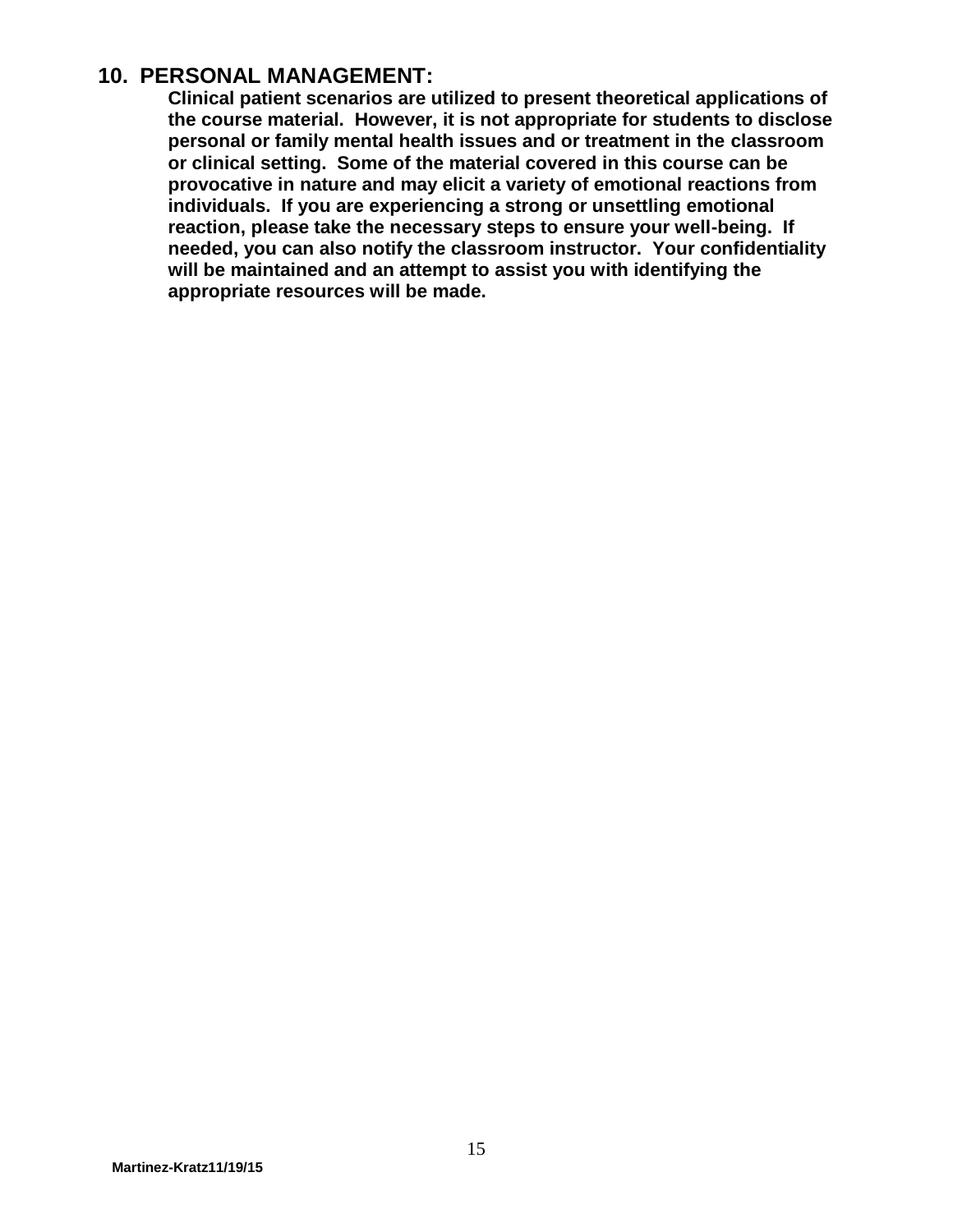### **MENTAL HEALTH TRANSITION COURSE OUTLINE**

Please refer to accompanying objectives for assigned readings and activities

- 1. Therapeutic Communication and the therapeutic relationship
- 2. Relevant theories for nursing practice
- 3. Psychosocial Nursing Process and the identification of adaptive & maladaptive behaviors
- 4. Psychotherapeutic approaches for care of patients in mental health settings
- 5. Psychobiology in relation to mental health and illness
- 6. Psychopharmacology and Complementary and Alternative Medicine
- 7. Application of the nursing process associated with anxiety, obsessive or trauma related disorders
- 8. Application of the nursing process for patients experiencing affective disorders
- 9. Application of the nursing process associated with suicide, self/other directed violence & crisis intervention
- 10. Application of the nursing process associated with patients experiencing psychosis or schizophrenia
- 11. Application of the nursing process associated with patients experiencing neurocognitive impairments and or neurocognitive disorders
- 12. Application of the nursing process for patients experiencing Substance Use disorders
- 13. Application of the nursing process for patients experiencing Personality disorders
- 14. Application of the nursing process associated with patients experiencing victimization and violence
- 15 Application of the nursing process with children and adolescent clients experiencing mental illness.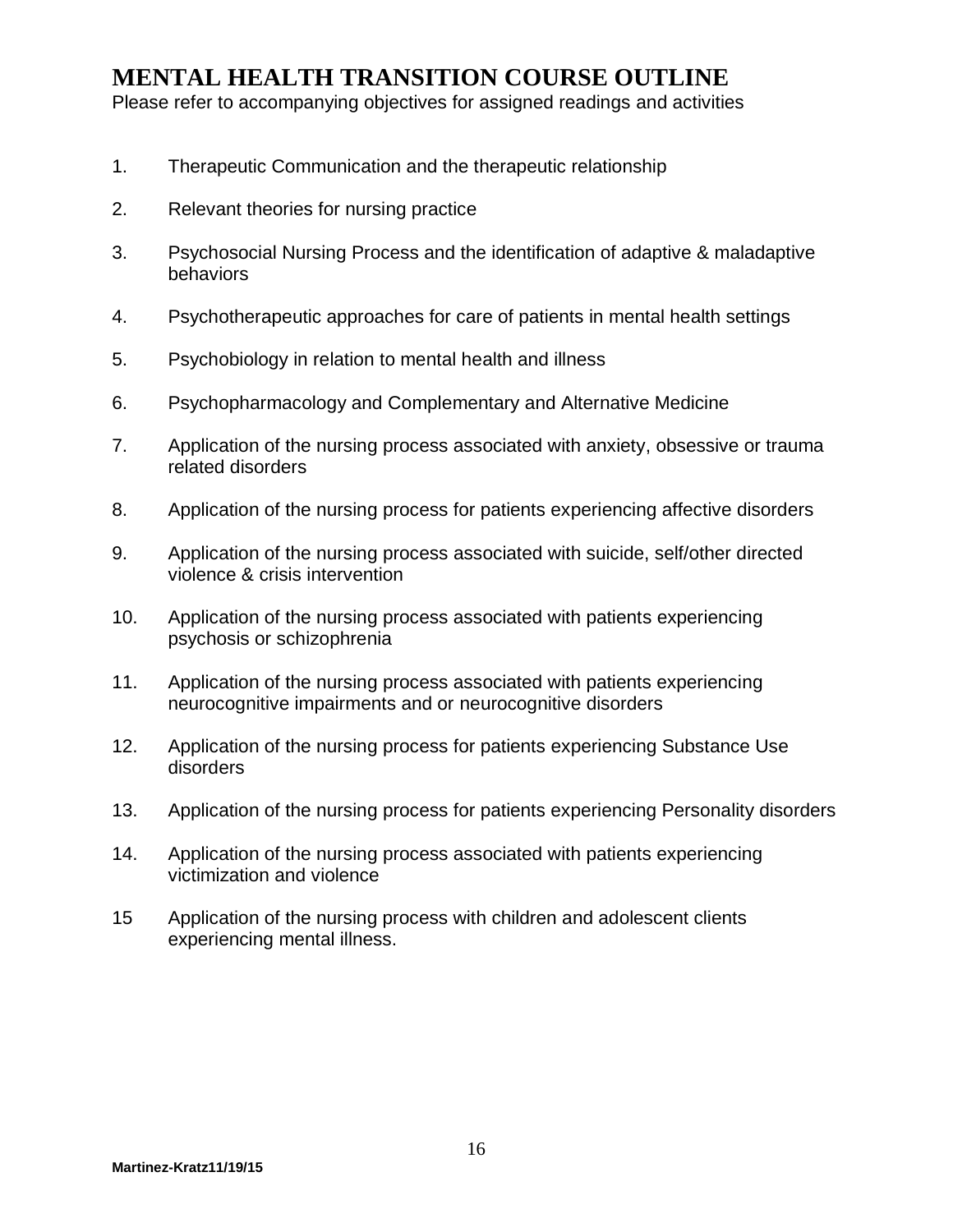## **UNIT I: THERAPEUTIC COMMUNICATION THERAPEUTIC NURSE-PATIENT RELATIONSHIP**

- 1. Define therapeutic communication, social relationships, therapeutic relationships, boundaries, transference and countertransference, active listening, double bind messages, empathy, positive regard, genuineness.
- 2. Differentiate between verbal and non-verbal communication.
- 3. Discuss the interrelationship between therapeutic verbal & nonverbal communication and the dimensions of the communication process (structural component; sender, receiver, message itself, feedback, space, touch & environment.
- 4. Describe therapeutic communication techniques that can be used to facilitate a therapeutic relationship and identify communication techniques that limit communication with rationale.
- 5. Identify the phases of the nurse-patient relationship and what can help or hinder.
- 6. Identify the dimensions of self-awareness and the therapeutic use of self to facilitate therapeutic Nurse-Patient relationships.
- 7. Discuss developmental principles that aid in establishing therapeutic communication with clients across the age continuum.
- 8. Identify communication interventions that are indicated with clients presenting alterations in emotional responsiveness, alterations in reality testing and/or disturbed thought processing.
- \*9. Demonstrate the application of communication theory to achieve goal directed Nurse-Patient therapeutic interactions with diverse clients each clinical day.
- \*10. Demonstrate active listening for a minimum of 10 minutes each clinical day with specified patients.
- \*11. Demonstrate a therapeutic Nurse-Patient relationship with a specified patient based upon sound psychiatric-mental health principles and consistent with the patient's established nursing care plan and/or treatment plan.

**Required Reading**: Varcarolis, Chapters 8 & 9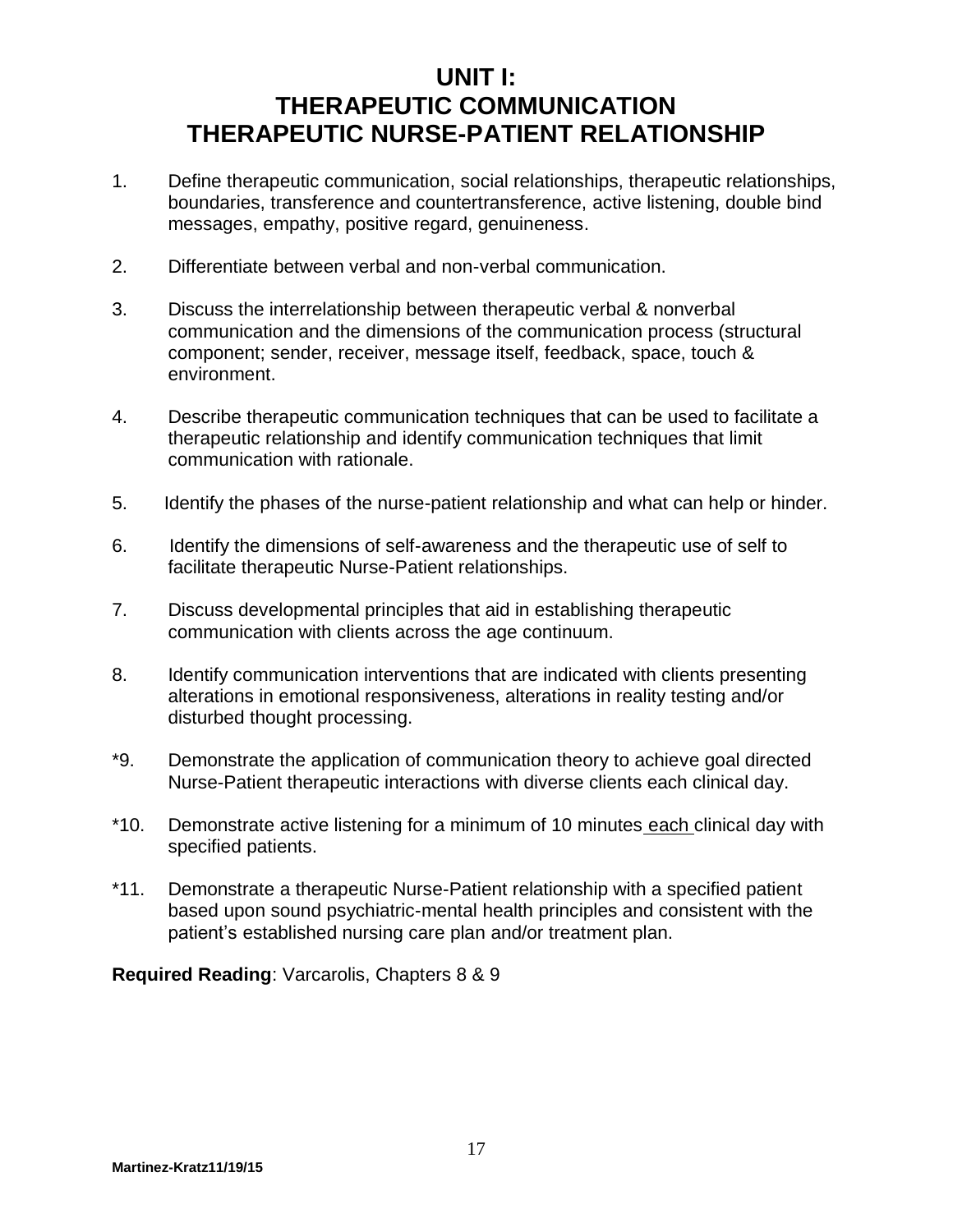## **UNIT II: RELEVANT THEORIES TO GUIDE NURSING PRACTICE**

- 1. Compare and contrast the major theories and concepts of personality development and therapeutic approaches utilized in mental health care (psychodynamic, interpersonal, behavioral, cognitive and moral development, medical, nursing and milieu).
- 2. Compare and contrast the developmental norms and stages of individuals and families relative to mental health and mental illness.
- 3. Describe the characteristics of a healthy personality structure.
- 4. Identify through assessment how predisposing factors and presenting stressors challenge the development and effective functioning of a healthy personality.
- 5. Identify and describe the components of a Nurse led group/activity. Discuss the responsibilities and behaviors of the RN to be included in evaluation of group processes.
- \*6. Formulate and apply nursing diagnoses for patients experiencing progressive levels of altered personality development and functioning.

**Required Reading**: Varcarolis, Chapter 3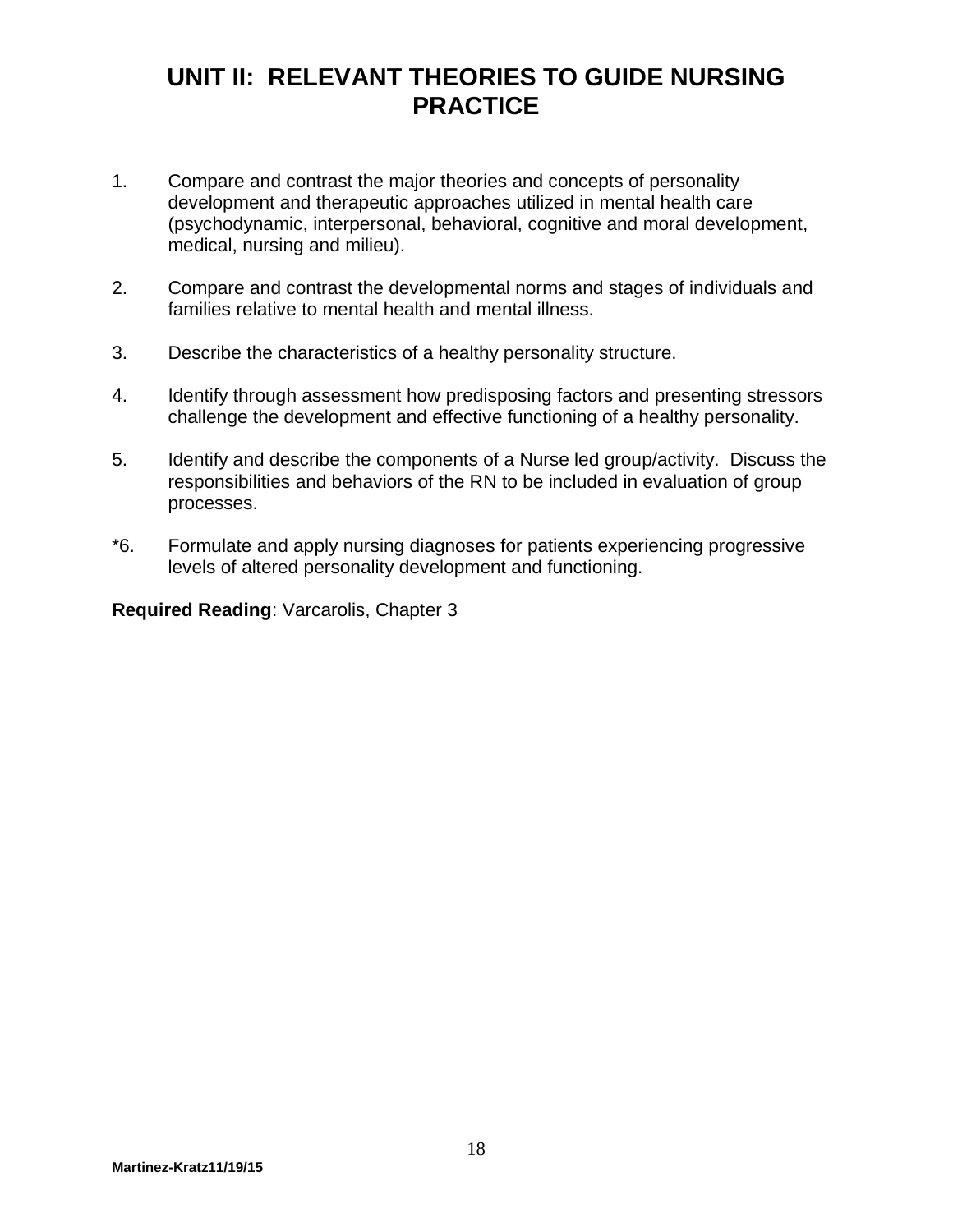## **UNIT III: PSYCHOSOCIAL NURSING PROCESS IDENTIFICATION OF ADAPTIVE AND MALADAPTIVE BEHAVIORS**

- 1. Identify the major categories that a Registered Nurse would assess to identify the psychosocial functioning of a patient.
- \*2. Accurately identify and associate patient's adaptive and maladaptive behaviors specific to the following mental status exam categories; appearance, behavior/activity, attitude, speech, mood & affect, perceptions, thought organization, sensorium & cognition, judgment, insight, reliability, stressors, coping skills, status of relationships, cultural & spiritual influences and occupational functioning
- 3. Accurately apply (including documentation of such) the five steps of the nursing process (utilizing NANDA diagnostic labels, NIC interventions, and NOC outcomes) in the holistic care of a patient(s) within the mental health clinical setting
- 4. Accurately applies DSM-5 classifications, NANDA diagnoses, NIC interventions, and NOC outcomes to identifiable patient behaviors.
- \*5. Demonstrate the ability (with guidance) to conduct a biopsychosocial nursing assessment of a mental health client (incorporating an understanding of the biological perspective).
- \*6. Demonstrate the ability to operationalize the role of the RN in the application of the nursing process with mental health clients.

**Required Reading**: Varcarolis, Chapter 7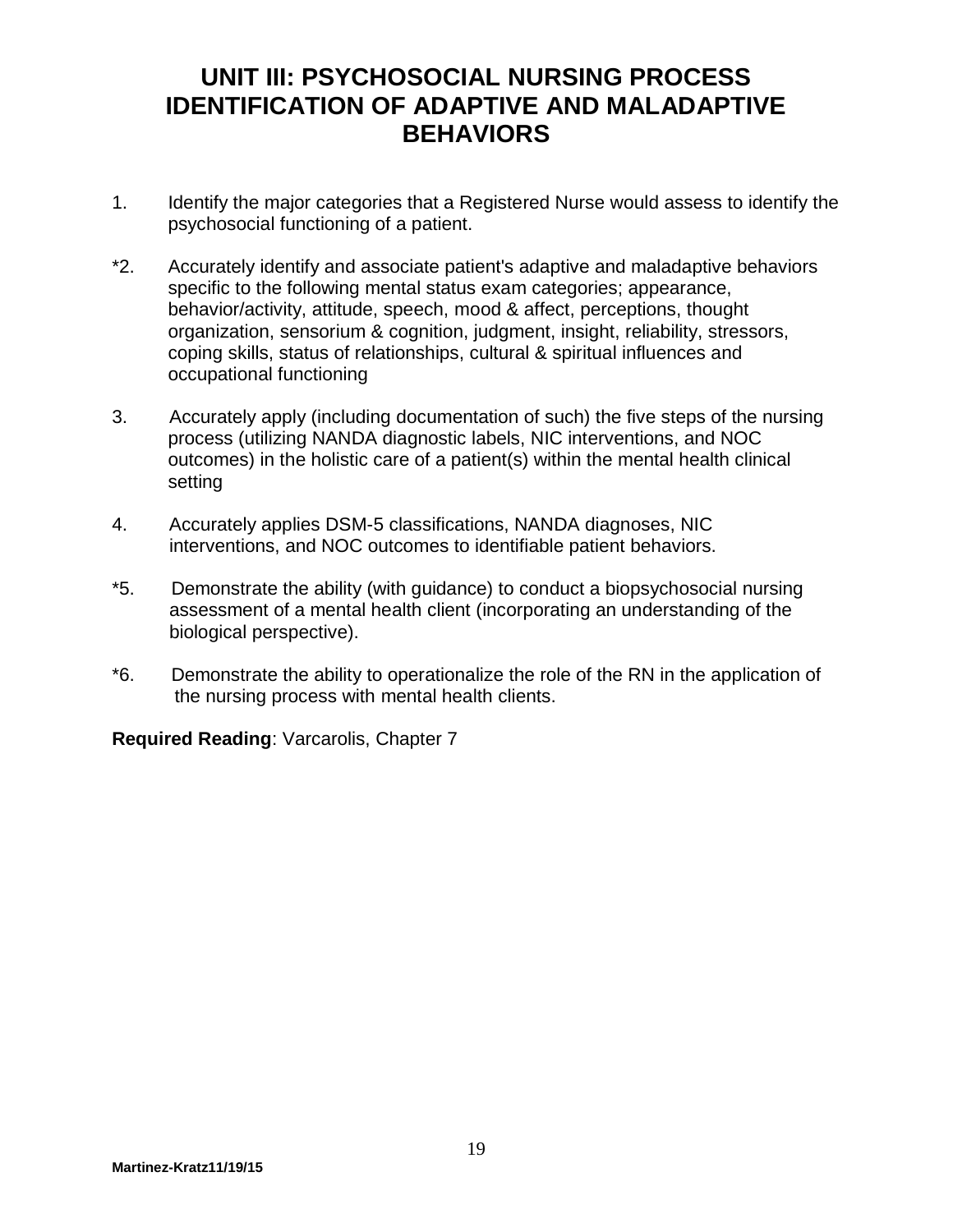## **UNIT IV**

# **PSYCHOTHERAPEUTIC APPROACHES FOR CARE OF PATIENTS IN MENTAL HEALTH SETTINGS**

- 1. Discuss how acute & community based mental health systems deliver services to individuals and families based upon specified therapeutic modalities including; psychiatric nursing, milieu therapies, somatic therapies, behavior modification, group therapy, family therapy, alternative therapies and medical intervention.
- 2. Discuss indications, contraindications, mode of action, common side effects, legal and ethical aspects, and the role of the RN regarding the administration of electroconvulsive therapy.
- \*3. Identify therapeutic techniques which are used in the therapeutic & goal directed modification of patient behavior.
- 4. Define the legal and ethical rationale for the use of physical & chemical restraint of patients.
- 5. Describe the Registered Nurse's role in relationship to the seclusion or restraint of patients.
- \*6. Differentiate between" involuntary "and "voluntary" adult in patient admission criterion and associated due processes specific to National and State of Michigan statues.
- \*7. Demonstrate the application of recognized and approved philosophical beliefs and ANA nursing standards to achieve identified patient outcomes.
- 8. Identify the professional and the legal scope (including delegation and accountability) of the associate degree nurse working with psychiatric-mental health patients.
- 9. Compare and contrast the roles of psychiatric-mental health nurses and the clinical roles of other mental health professionals in caring for patients in outpatient, community focused and inpatient settings.

**Required Reading**: Varcarolis, Chapter 5 & 6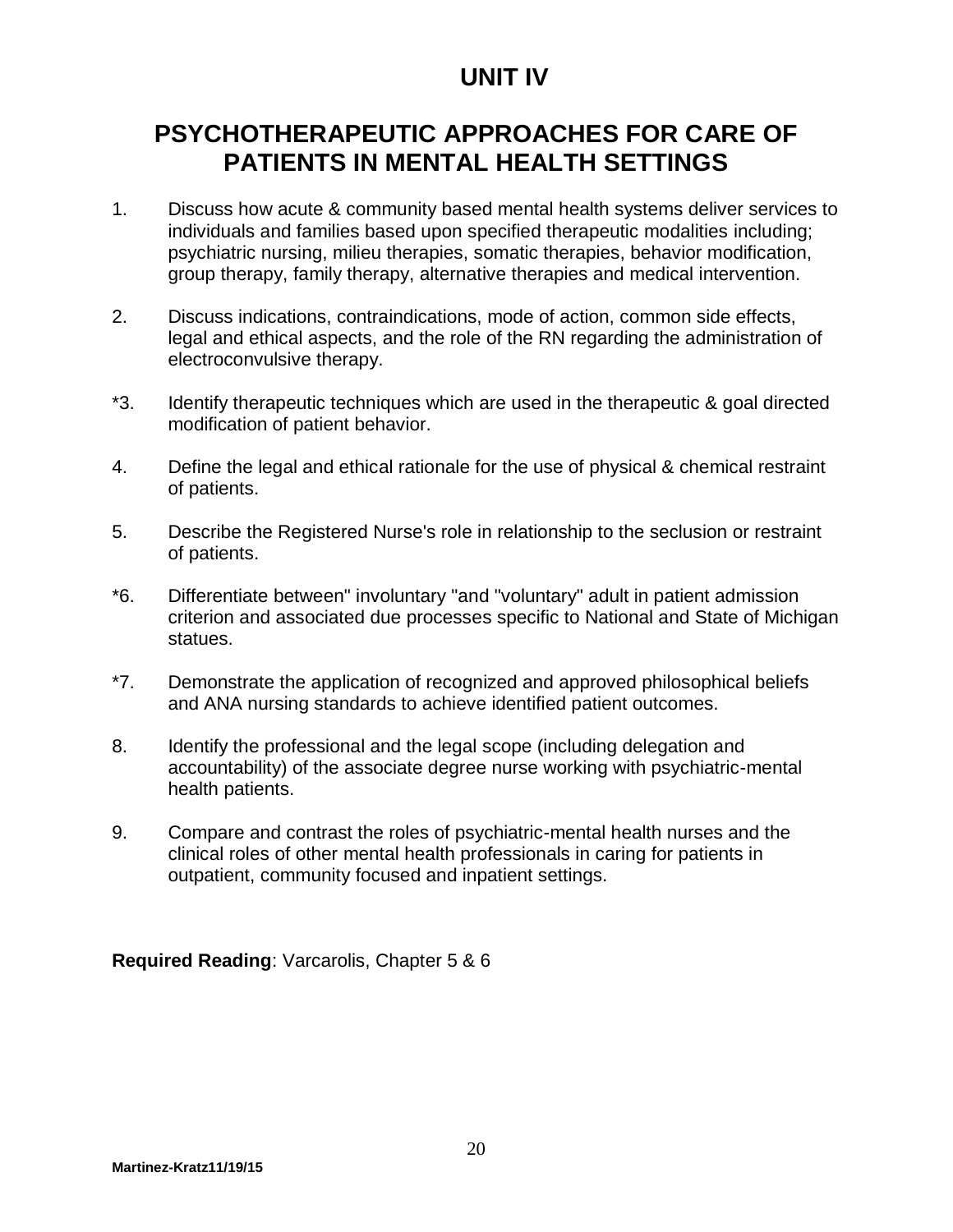## **UNIT V: REVIEW OF NEUROANATOMY AND PHYSIOLOGY IN RELATION TO MENTAL HEALTH & ILLNESS**

- 1. Discuss identified anatomical structures of the brain and their related functions in relationship to the delivery of comprehensive nursing care.
- 2. Describe neuroimaging techniques utilized in the assessment, diagnosis and treatment of patients presenting with maladaptive mental health.
- \*3. Discuss the various neurophysiological alterations that are associated with patients experiencing mental illness.
- \*4. Be able to accurately associate NANDA diagnoses with etiology specific to neurophysiological alterations
- \*5. Demonstrate the ability to accurately describe and record client centered data that is consistent with Standards of Care and NOC outcome measures.
- 6. Accurately identify neuro-psychological testing, diagnostic imaging methods & the associated nursing care utilized in the diagnosis and treatment of clients presenting with major mental health disorders (MMPI, TAT, WAIS, MRI, fMRI, CT, PET, SPECT, EEG).

\*denotes clinical objective

**Required Reading**: Varcarolis, Chapter 4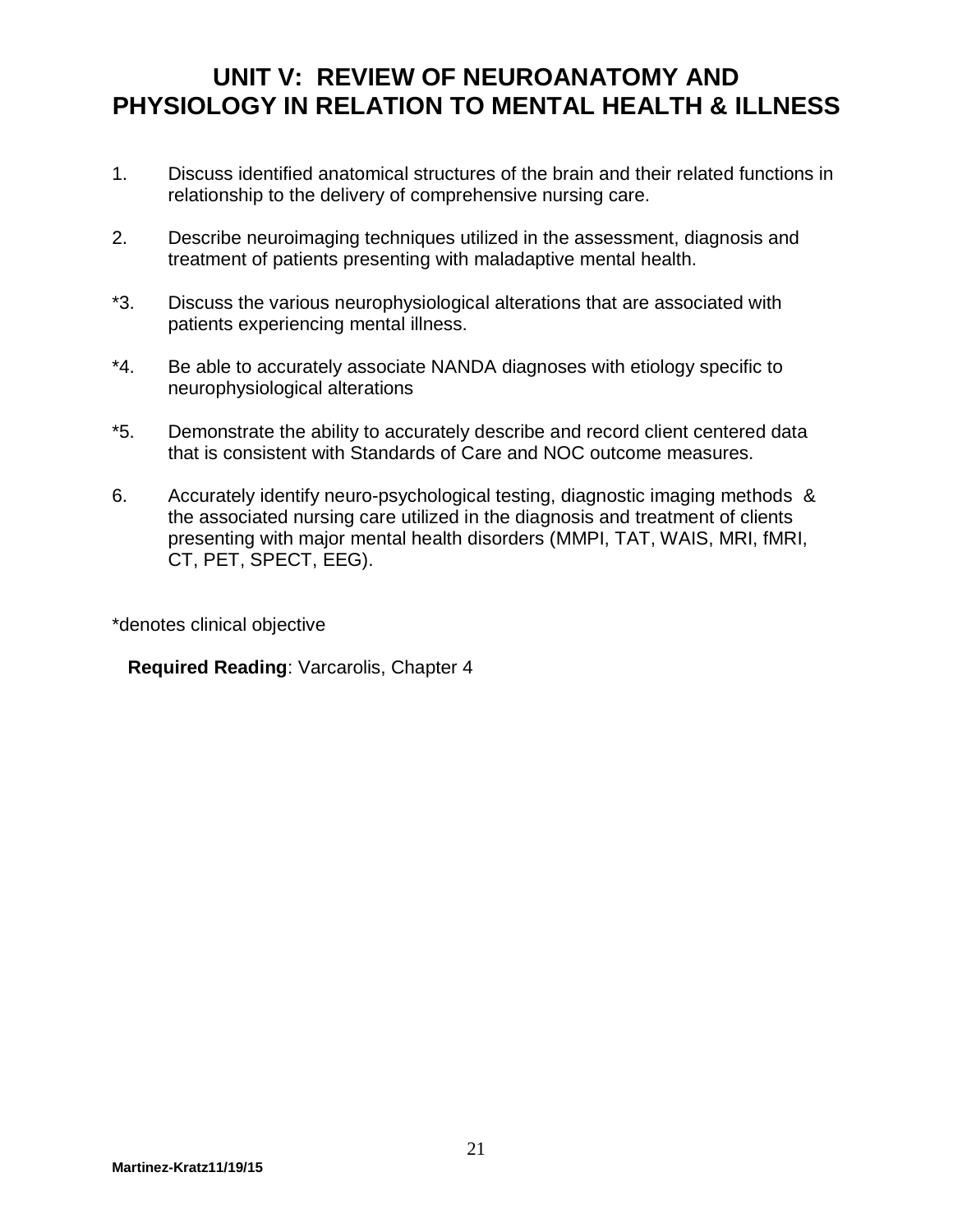## **UNIT VI: PSYCHOPHARMACOLOGY COMPLIMENTARY & ALTERNATIVE MEDICINE (CAM)**

- 1. Discuss the historical perspectives related to psychopharmacology.
- 2. Describe the indication for, defined actions, contraindications, common side effects, nursing actions and patient teaching for the following classifications of drugs:
	- a. antipsychotic
	-
	- b. antidepressants<br>c. antianxiety-anxic antianxiety-anxiolytics
	- d. antiparkinsonian
	- e. anticonvulsants-mood stabilizers
	- f. mood stabilizers
	- g. anti-manic: lithium
- 3. Discuss the legal and ethical issues regarding "chemical restraint".
- 4. Describe CAM as it relates to the treatment of mental illness.

5. Observe within the clinical setting the Registered Nurse's administration of psychotropic drugs. \*

6. Under the supervision of a Registered Nurse within the clinical agency and/or the Clinical instructor, provide client's accurate and meaningful medication teaching specific to the client's individual medication regime.\*

**Required Reading**: Varacrolis, Chapter 4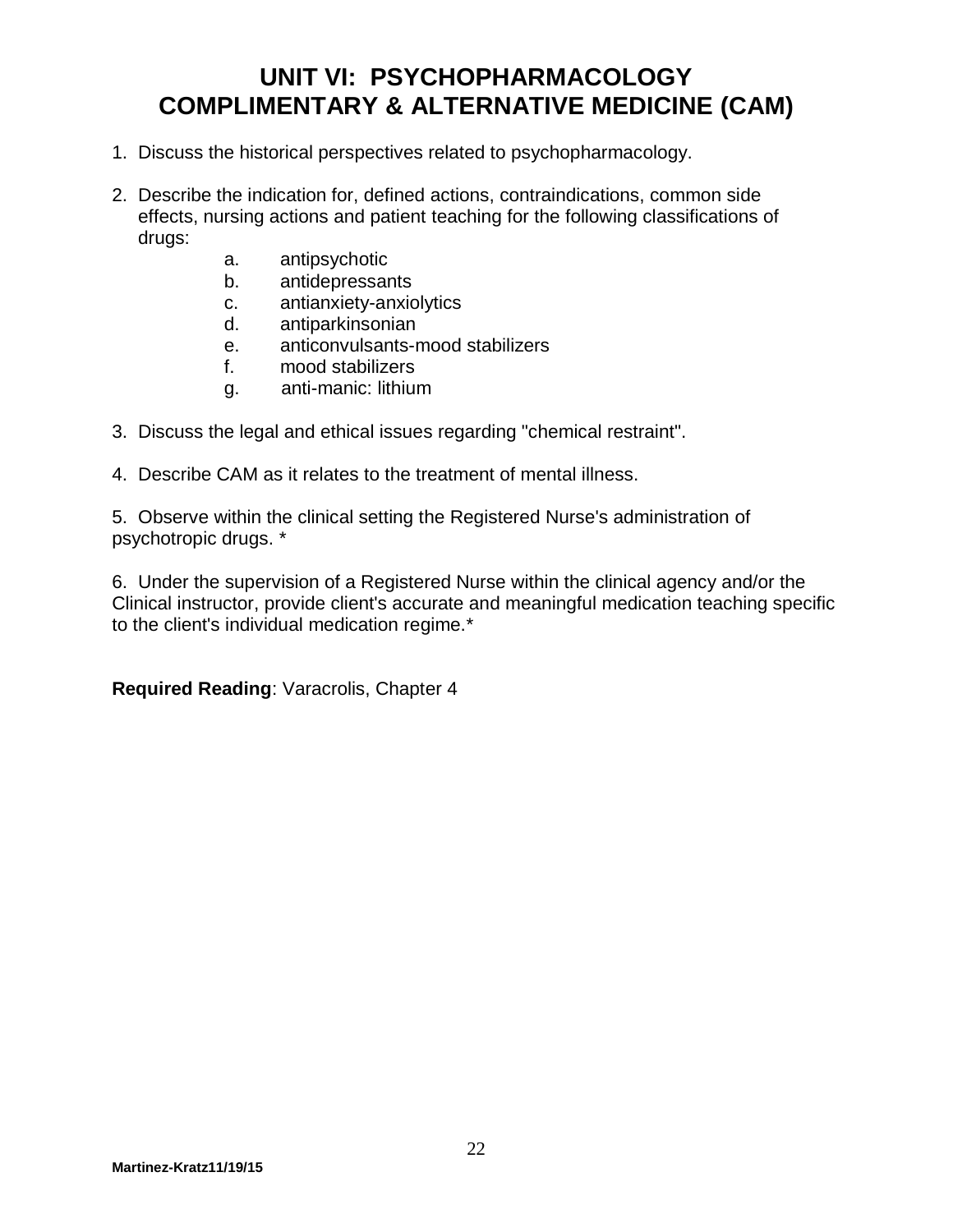## **UNIT VII: NURSING PROCESS ASSOCIATED WITH ANXIETY, OBSESSIVE, AND TRAUMA RELATED DISORDERS**

1. Define the concept and characteristics of anxiety, eustress, distress, flashbacks, compassion fatigue, obsession, compulsion, hoarding,

- 2. Identify the physiological, behavioral, cognitive and affective behaviors associated with the (4) levels of anxiety.
- 3. Relate how determined factors contribute to an individual's development of an anxiety disorder.
- 4. Compare and contrast the four-(4) levels of anxiety and individual's coping response.
- 5. Differentiate between the clinical manifestations of psychological factors affecting medical conditions, anxiety disorders, obsessive-compulsive disorders, trauma and stressor related disorders.
- 6. Show application of the nursing process with individuals experiencing anxiety, obsessive, and trauma related disorders.\*
- 7. Identify the prevalence, level of anxiety and coping methods primarily used by individual mental health patients in their management of day to day living.\*
- 8. Show application of the clinical recognition of patient's use of ego defense mechanisms.\*

Required Reading: Varcarolis, Chapters 10 & 11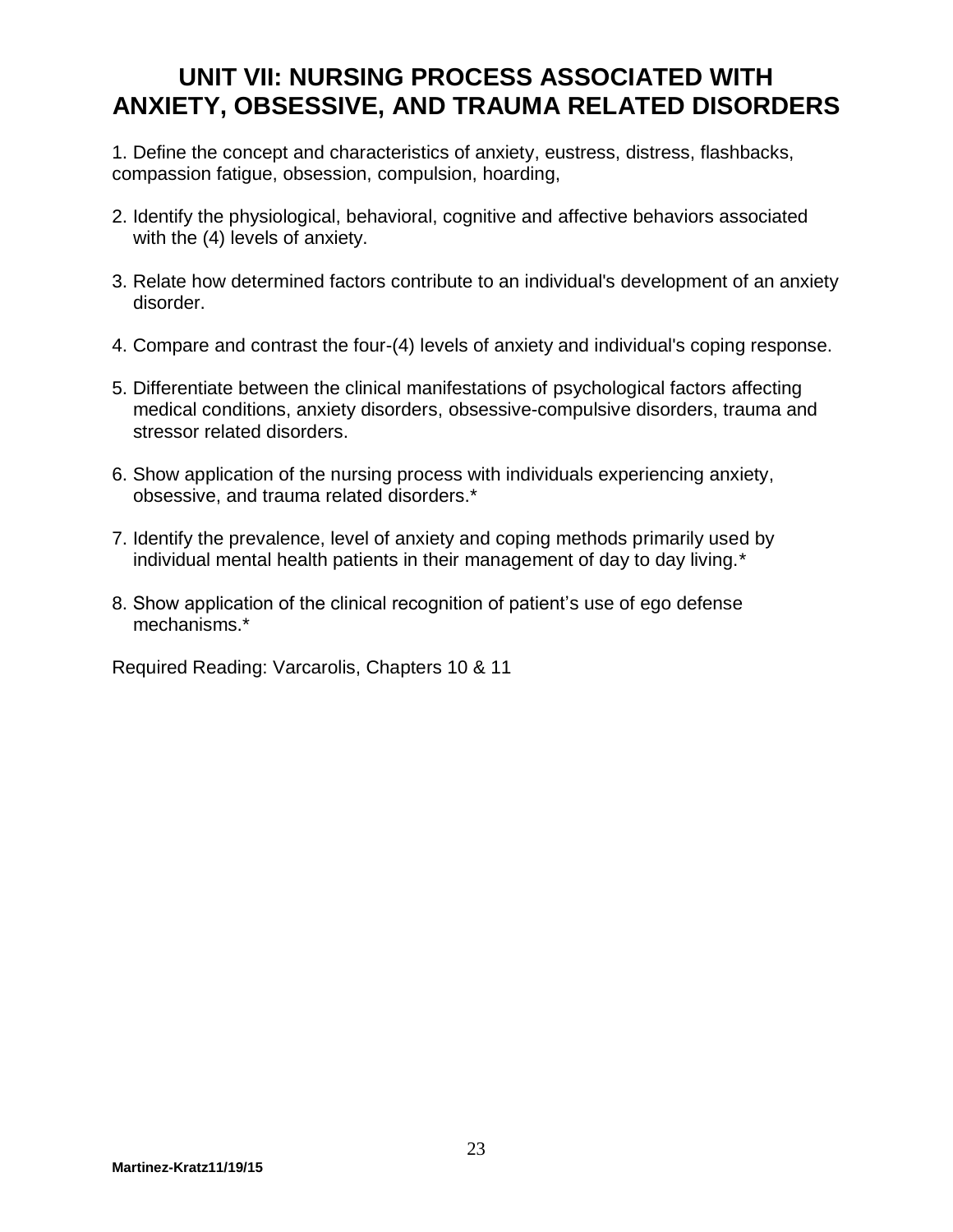## **UNIT VIII: NURSING PROCESS FOR CLIENTS EXPERIENCING DISTRESS AND DISORDER; AFFECTIVE DISORDERS**

- 1. Define anergia, anhedonia, mood, affect, vegetative signs of depression,
- 2. Describe the concepts of loss as it relates to grief, mourning and mood.
- 3. Define mood disorders (depressive and bipolar categories) according to nursing theory and DSM-5 criteria.
- 4. Identify behavioral, cognitive and psychological characteristics seen in patients experiencing states of altered mood.\*
- 5. Describe how identified theories relate to the development/causation of mood disorders.
- 6. Develop individualized nursing care plans for patients experiencing disturbances of mood; depression-mania.\*
- 7. Identify the relevance and rationale of chemotherapy, psychotherapy, and occupational and recreational therapy and electroconvulsive treatment in the treatment of affective disorders.

**Required Reading**: Varcarolis, Chapters 15, 16, & 25 pp. 485-491 and tables 25-1, 25- 2, 25-3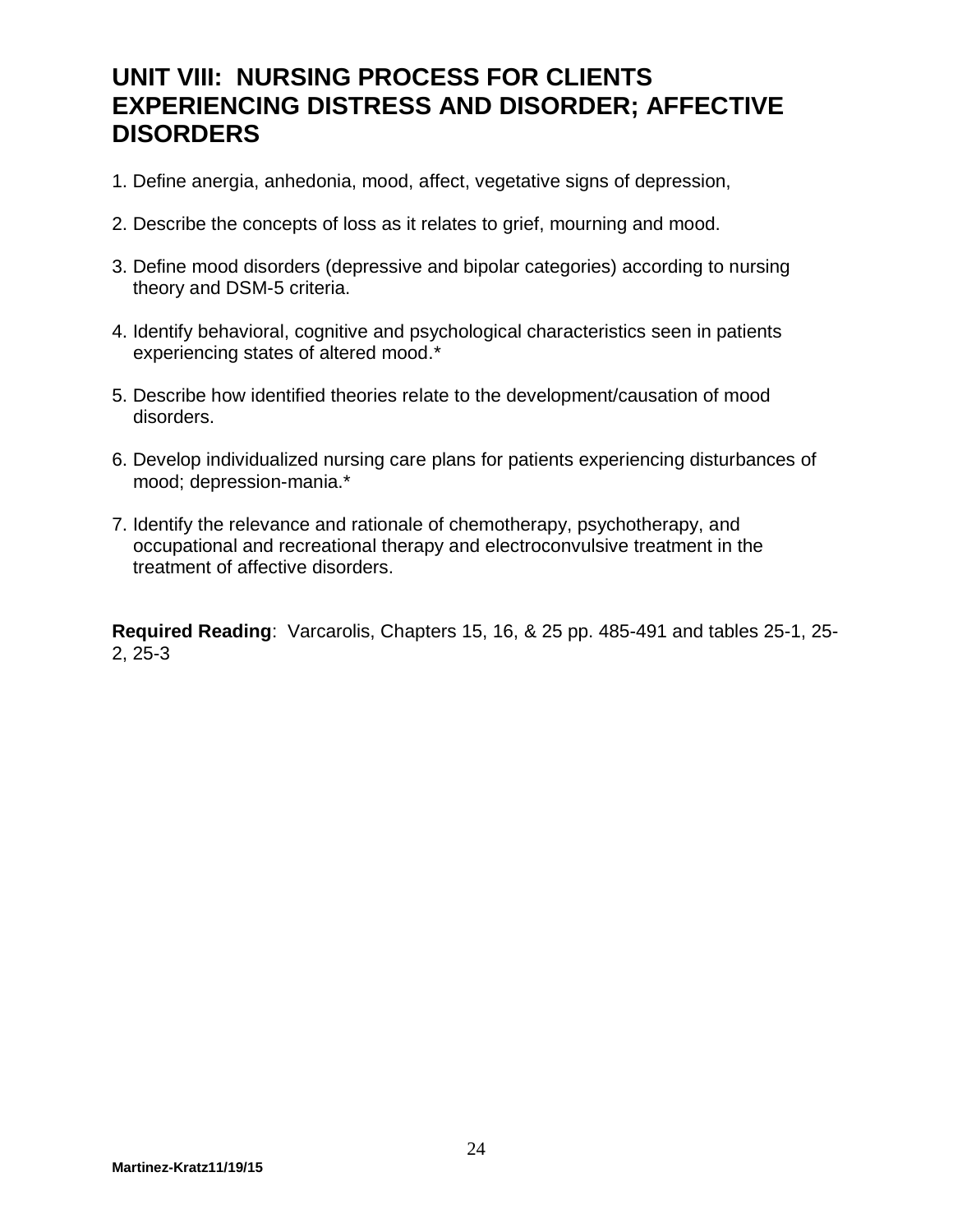# **UNIT IX: NURSING PROCESS ASSOCIATED WITH SUICIDE & CRISIS INTERVENTION**

- 1. Define suicidal ideation, attempted suicide, completed suicide, bullying, catastrophic reaction, de-escalation techniques, crisis intervention, critical incident stress debriefing.
- 2. Discuss the predisposing factors that place individuals at risk for suicide or risk for self/other directed violence.
- 3. Identify behaviors that are indicative of self/other directed violence or suicidal ideation.
- 4. Develop individualized nursing care plans for patients presenting behaviors that classify them as potentially violent and/or at risk for suicide.
- 5. Define the three major types of crisis (including examples of each).
- 6. Describe the steps of crisis intervention and resolution of crisis.
- 7. Discuss the essential components of a nursing care plan for patients and family systems experiencing crises.
- 8. Identify the components and associated nursing process in intervening with patients presenting anger and aggression.

**Required Reading**: Varcarolis, Chapters 20, 23, 24 Box 24-1, Box 24-2, Box 24-3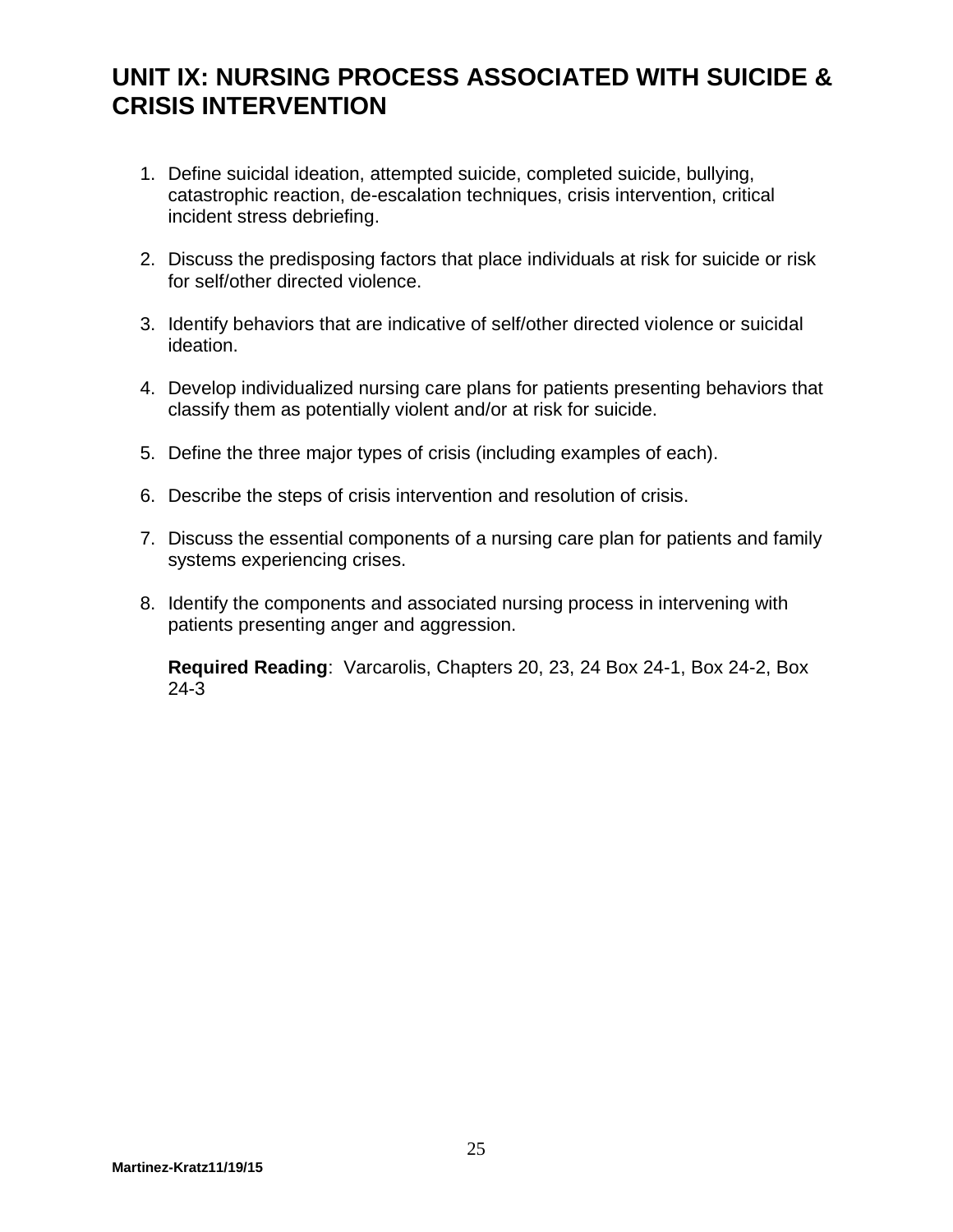### **UNIT X:**

# **NURSING PROCESS ASSOCIATED WITH DISTURBANCES IN THOUGHT—SCHIZOPHRENIA SPECTRUM DISORDERS**

- 1. Define psychosis, anosognosia, catatonia, associative looseness, negative and positive symptoms, neologisms, avolition, echolalia, and word salad.
- 2. Define schizophrenia spectrum disorders.
- 3. Explain the prodromal symptoms of schizophrenia.
- 4. Differentiate among the three phases of schizophrenia.
- 5. Compare and contrast positive and negative symptoms.
- 6. Recall three causative theories related to the DSM -5 diagnosis of schizophrenia.
- 7. Discuss the multi-disciplinary treatment approach for patients presenting disturbances in thought processes.
- 8. Develop individualized nursing care plans for patients presenting behaviors characteristic of a psychotic disorder.
- 9. Therapeutically intervene with patients experiencing altered states of reality testing (hallucinations and delusions). \*
- 10. Apply the nursing process while working with patients presenting disturbances in thought processes or sensory perceptions. \*

**Required Reading**: Varcarolis, Chapter 17, Chapter 27 pp. 516-522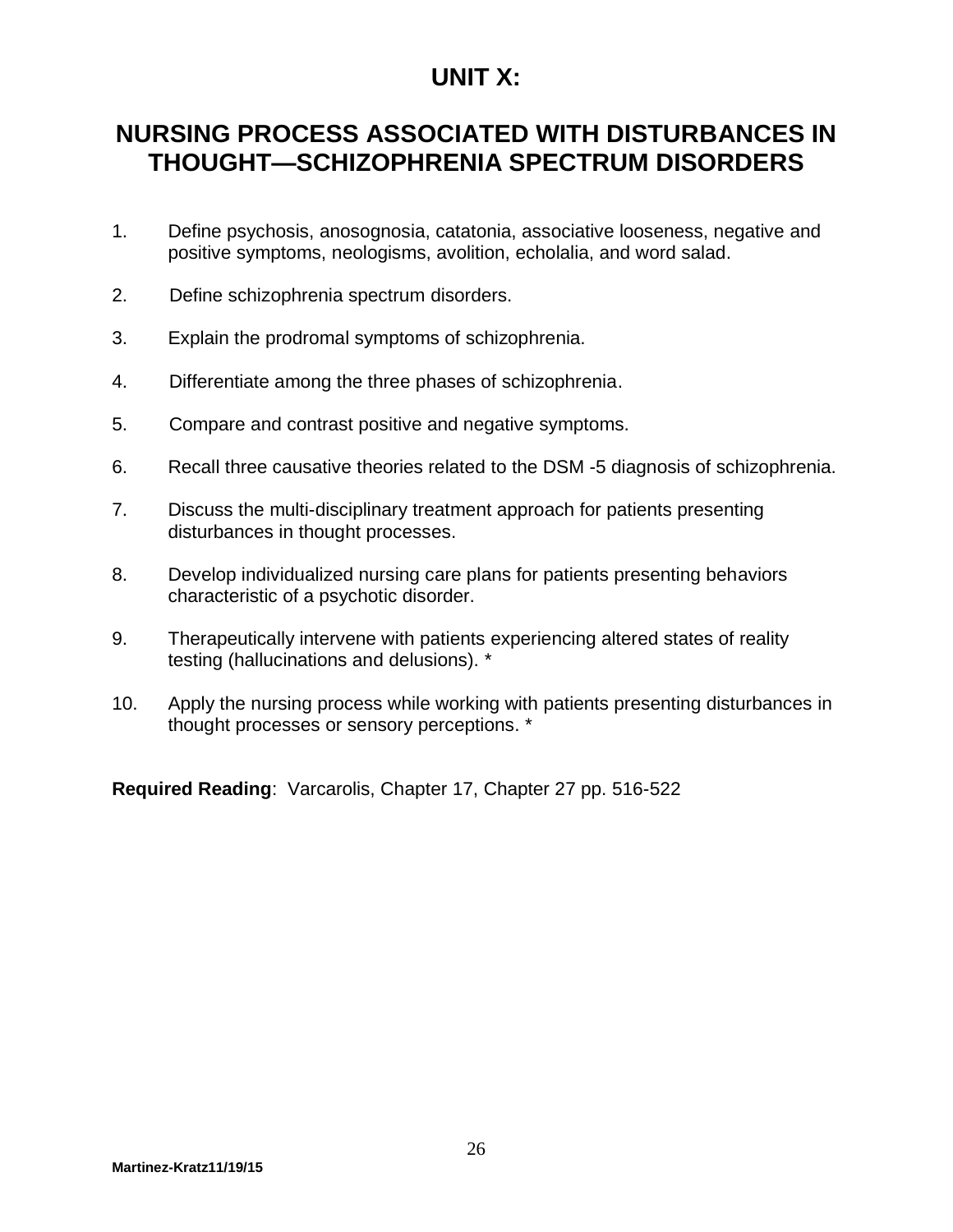## **UNIT XI: NURSING PROCESS ASSOCIATED WITH PATIENTS EXPERIENCING NEUROCOGNITIVE DISORDERS**

- 1. Define cognitive function, confabulation, illusions, perseveration, sundown syndrome, agnosia, aphasia, apraxia, agraphia, hyperorality, and hypermetamorphosis.
- 2. Identify techniques used in the assessment of patients cognitive functioning.
- 3. Discuss causative theories and etiology associated with neurocognitive impairment.
- 4. Differentiate between the clinical presentation of delirium, major and minor neurocognitive disorder.
- 5. Apply the nursing process with patients presenting altered states of neurocognition.\*
- 6. Discuss pharmacological, milieu, residential and other therapies relative to therapeutic intervention with patients presenting altered states of neurocognition.

**Required Reading**: Varcarolis, Chapters 18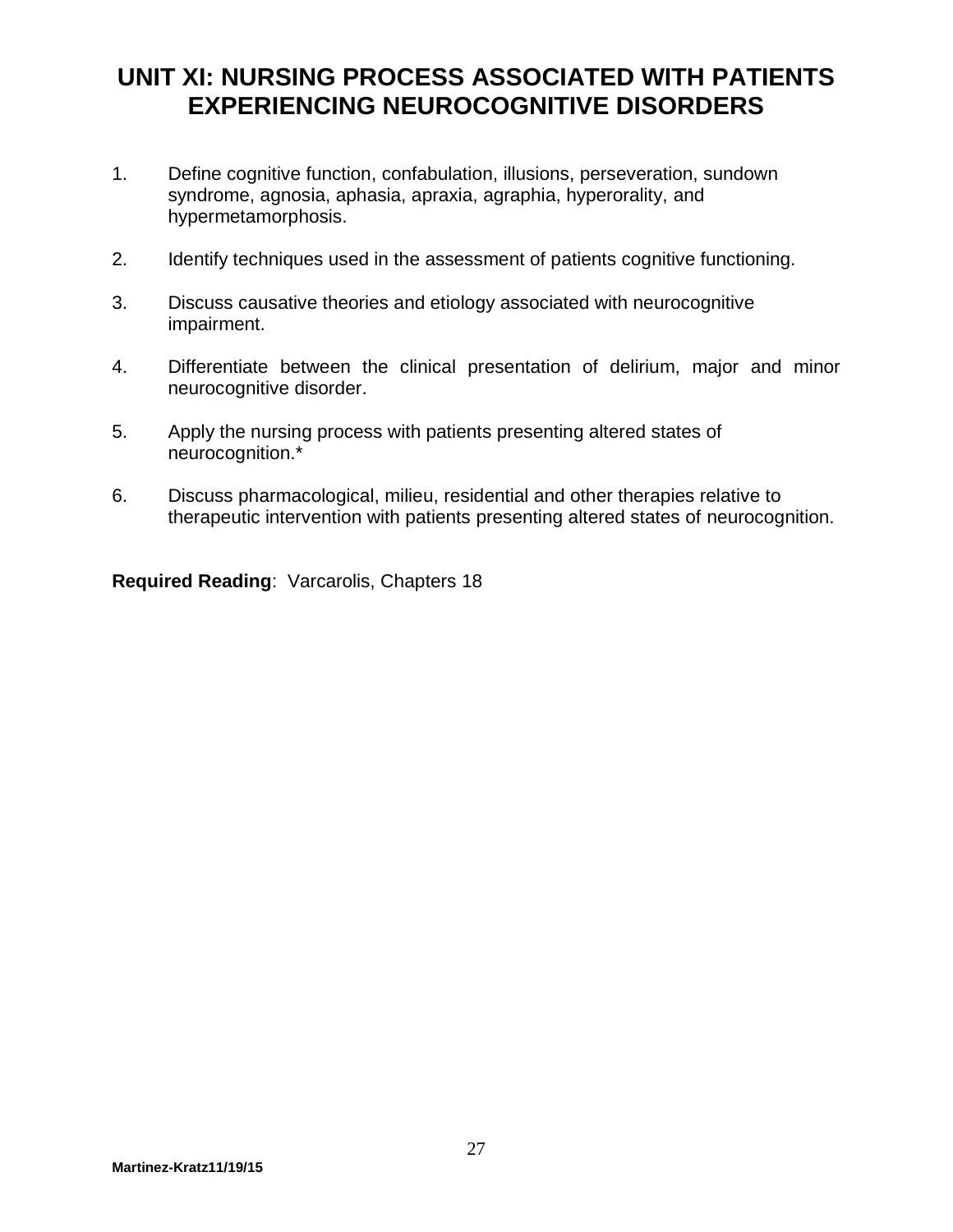## **UNIT XII: NURSING PROCESS ASSOCIATED WITH PATIENTS EXPERIENCING SUBSTANCE USE DISORDERS**

- 1. Define in behavioral terms "abuse" and "addiction", dual diagnosis, codependence, enabling, flashbacks, tolerance, synergistic effects, withdrawal, antagonistic effects.
- 2. Discuss the behavioral, affective, cognitive and psychosocial characteristics of individuals who are chemically dependent to alcohol, stimulants, anxiolytics, sedatives and hallucinogens.
- 3. Explain causative theories specific to substance-related and addictive disorders.
- 4. Discuss the physical assessment findings and medical conditions that are characteristic of patients who abuse alcohol.
- 5. Discuss the potential and related interventions for patients at risk for medical emergencies specific to their addictive life style.
- 6. Discuss the prevalence and impact that substance abuse presents throughout the life span.
- 7. Apply the nursing process in therapeutically intervening with patients presenting substance-related and addictive disorders. \*
- 8. Discuss the nursing process as it relates to patients presenting with dual diagnoses.
- 9. Discuss the occurrence of substance abuse among members of Health Care Professions and nursing in particular.

**Required Reading**: Varcarolis, Chapter 19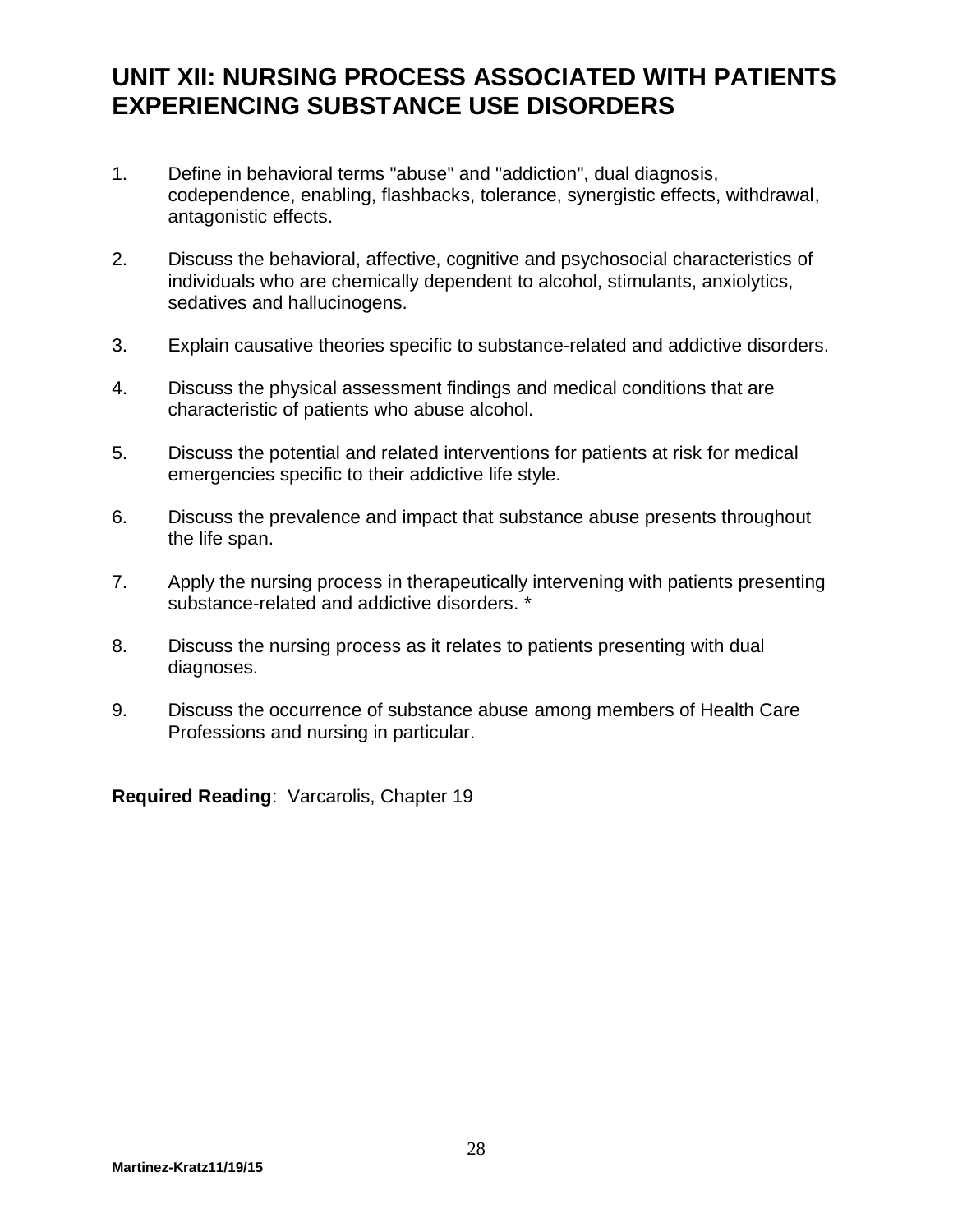# **UNIT XIII: PERSONALITY DISORDERS**

- 1. Define personality, personality disorder, antisocial personality disorder, borderline personality disorder, splitting, manipulation, entitlement, dialectical behavior therapy (DBT), & emotional lability.
- 2. Compare and contrast causative theories associated with personality disorders.
- 3. Describe predominant characteristics (behavioral, cognitive, and socio-cultural) of individuals possessing a personality disorder.
- 4. Evaluate one's own behavior/reactions and feelings that are aroused when interacting with individuals presenting characteristics commonly associated with personality disorders.
- 5. Apply the nursing process to patients presenting personality disorders.\*
- 6. Discuss psychiatric interventions used in the treatment of individuals presenting personality disorders.

**Required Reading**: Varcarolis, Chapter 13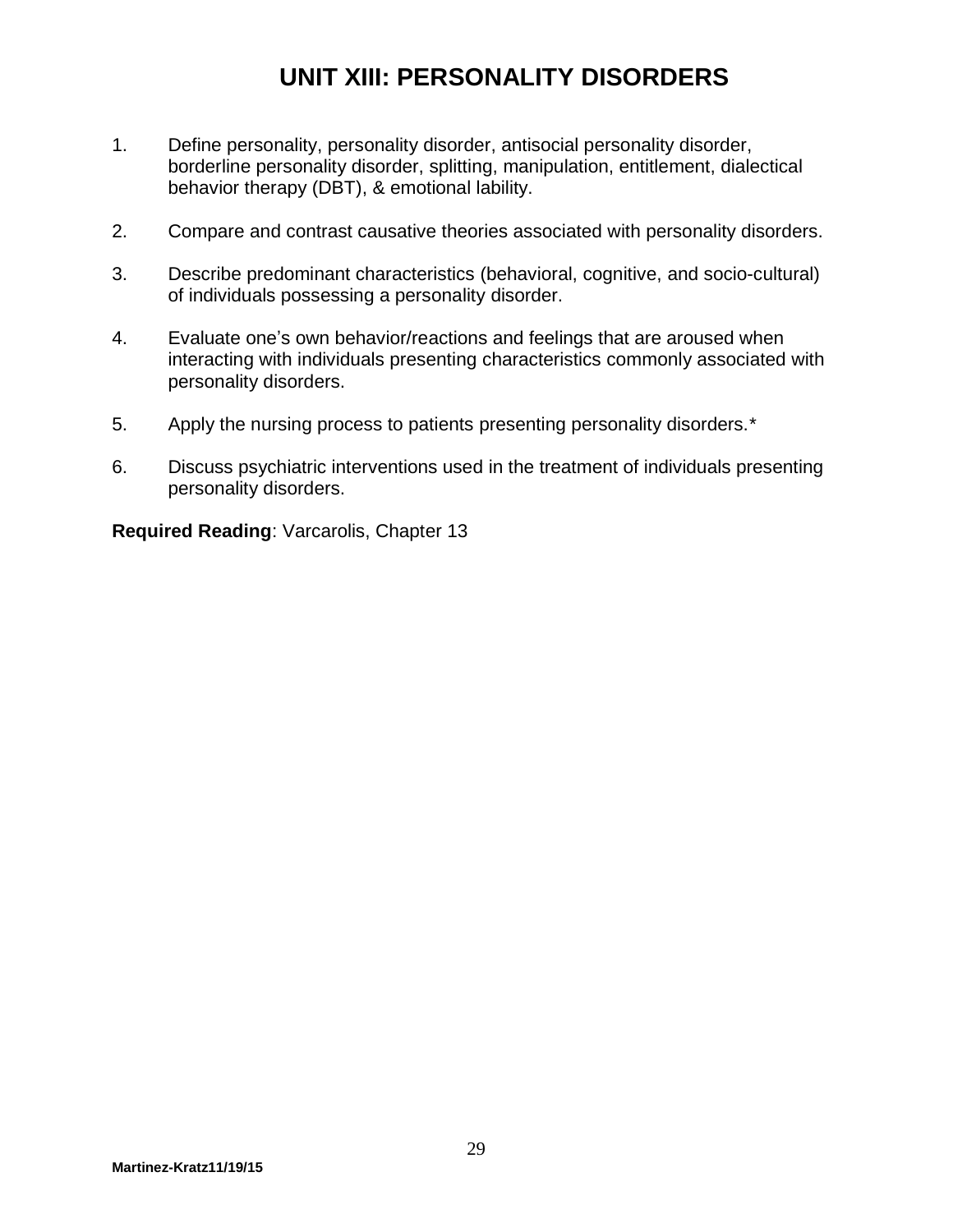# **UNIT XIV: NURSING PROCESS ASSOCIATED WITH VIOLENCE**

- 1. Define Child Protective Services (CPS, Adult Protective Services (APS), cycle of violence, elder abuse, emotional abuse, intimate partner violence (IPV), perpetrators, neglect, and safety plan
- 2. Discuss causative theories of violence.
- 3. Discuss therapeutic multi-disciplinary approaches appropriate for the care of patients and their dependent families who are experiencing violence.
- 4. Discuss current community resources within the nurse's own immediate community that patients who are in "crisis" can access (24) hours a day.\*
- 5. Identify the how infants and children exposed to violence and depravation are at high risk for mental health disorders
- 6. Discuss therapeutic multi-disciplinary approaches appropriate for the care of patients and their dependent families who are experiencing violence. \*
- 7. Discuss the role and responsibilities of the registered nurse as a mandated reporter.\*

**Required Reading**: Varcarolis, Chapters 21 & 22